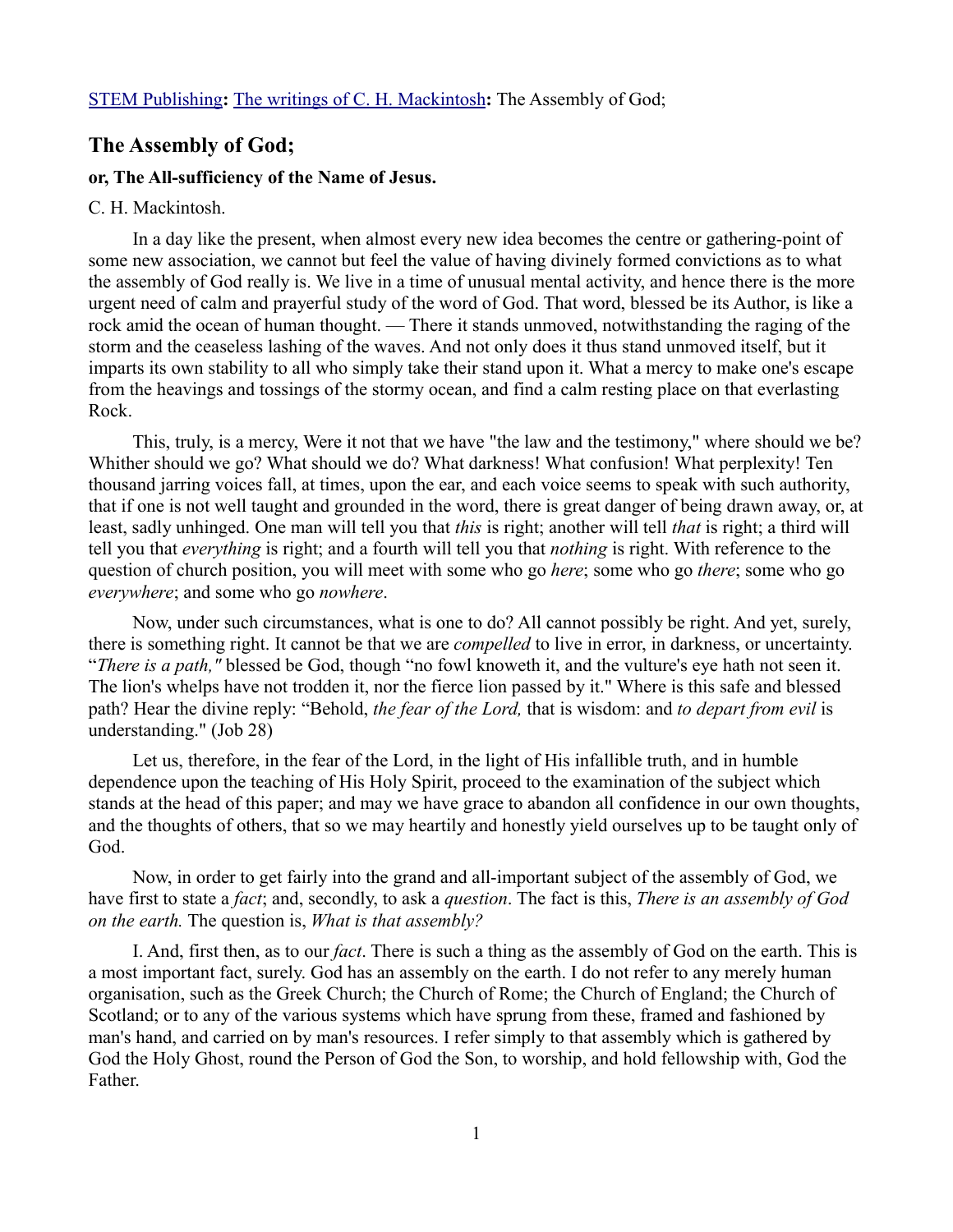If we set forth upon our search for the assembly of God, or for any expression thereof, with our minds full of prejudice, preconceived thoughts, and personal predilections; or if, in our searchings, we seek the aid of the flickering light of the dogmas, opinions, and traditions of men, nothing is more certain than that we shall fail to reach the truth. To recognize God's assembly, we must be exclusively taught by God's word, and led by God's Spirit; for, of God's assembly, as well as of the sons of God, it may be said, "the world knoweth it not."

Hence, then, if we are, in any wise, governed by the spirit of the world; if we desire to exalt man; if we seek to commend ourselves to the thoughts of men; if our object be to gain the attractive ends of a plausible and soul-ensnaring expediency, we may as well, forthwith, abandon our search for any true expression of the assembly of God, and take refuge in that form of human organisation which most fully commends itself to our thinkings or our conscientious convictions.

Further, if our object be to find a religious community in which the word of God is read, or in which the people of God are found, we may speedily satisfy ourselves, for it would be hard indeed to find a section of the professing body in which either or both of these objects might not be fully realized.

Finally, if we merely aim at doing all the good we can, without any question as to how we do it; if *Per fas aut nefas,* "right or wrong," be our motto, in whatever we undertake; if we are prepared to reverse those weighty words of Samuel, and say that, "To sacrifice is better than to obey, and the fat of rams better than to hearken;" then is it worse than vain for us to pursue our search for the assembly of God, inasmuch as that assembly can only be discovered and approved by one who has been taught to flee from the ten thousand flowery pathways of human expediency, and to submit his conscience, his heart, his understanding, his whole moral being to the supreme authority of "Thus saith the Lord."

In one word, then, the obedient disciple knows that there is such a thing as God's assembly: and he it is, too, that will be enabled, through grace, to understand what is a true expression of it. The intelligent student of scripture knows, full well, the difference between that which is founded, formed, and governed by the wisdom and the will of man, and that which is gathered round and governed by, Christ the Lord. How vast is the difference! It is just the difference between God and man.

But we may here be asked for the scripture proofs of our fact that there is such a thing on the earth as *the* assembly of God, and we shall, at once, proceed to furnish these; for we may be permitted to say that, without the authority of the word, all statements are utterly valueless. What, therefore, saith the scripture?

Our first question shall be that famous passage, in Matthew 16, When Jesus came into the coast of Caesarea Philippi, he asked his disciples, saying, Whom do men say that I, the Son of man, am? And they said, Some say that thou art John the Baptist; some, Elias; and others, Jeremias, or one of the prophets. He saith unto them, But whom say ye that I am? And Simon Peter answered and said, Thou art the Christ, the Son of the living God. And Jesus answered and said unto him, Blessed art thou, Simon Bar-jona: for flesh and blood hath not revealed it unto thee, but my Father which is in heaven. And I say also unto thee, that thou art Peter; and upon this rock I will build my assembly [The words "church" and "assembly" are both from the same Greek word.] (ekklesia); and the gates of hell shall not prevail against it. (Vers. 13-18)

Here our blessed Lord intimates His purpose to build an assembly, and sets forth the true foundation of that assembly, namely, "Christ the Son of the living God." This is an all-important point in our subject. The building is founded on the Rock, and that Rock is not the poor failing, stumbling, erring Peter, but Christ, the eternal Son of the living God; and every stone in that building partakes of the Rock-life which, as being victorious over all the power of the enemy, is indestructible.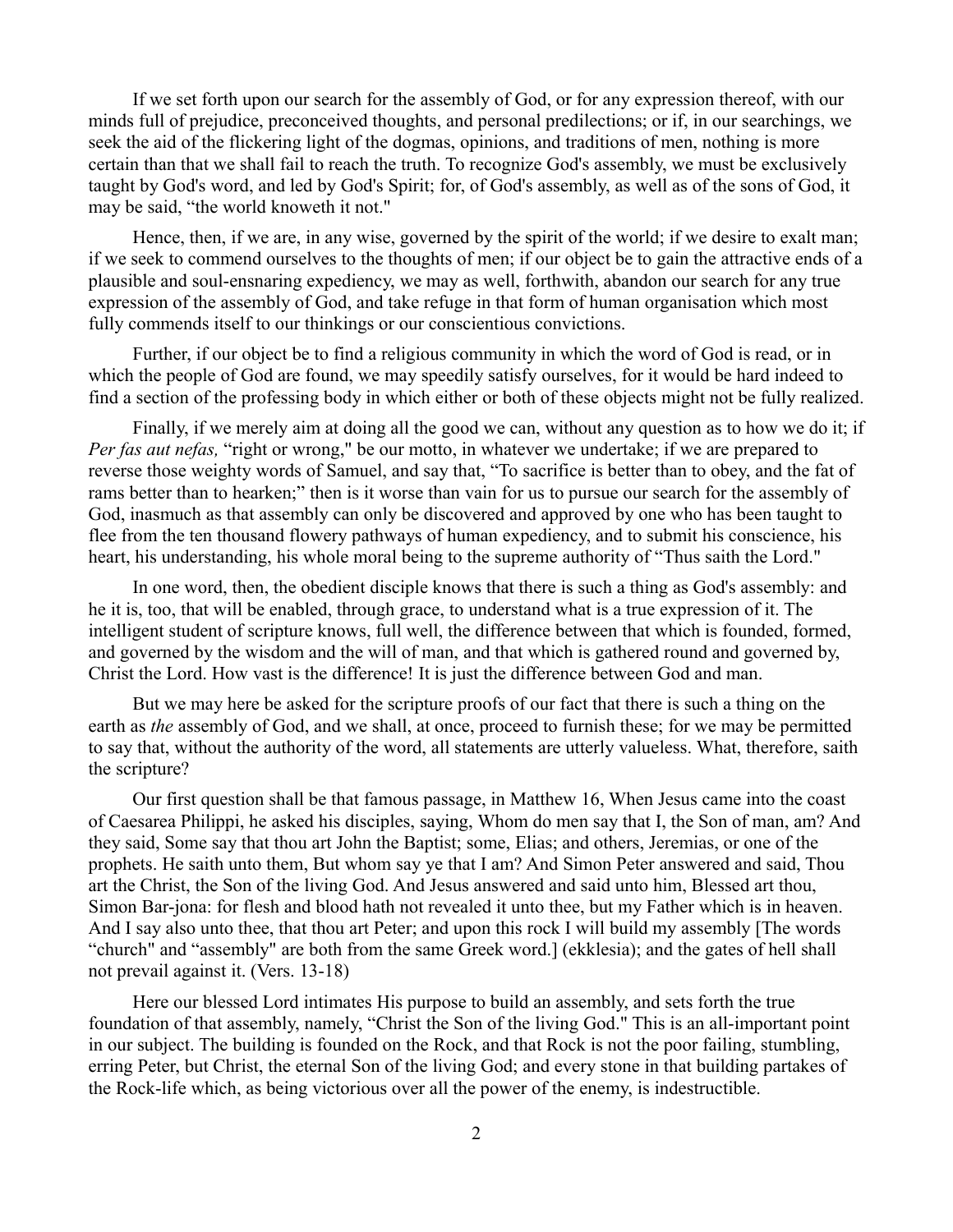{It is of the utmost importance to distinguish between what Christ builds, and what man builds. "The gates of hell" shall assuredly prevail against all that is merely of man; and hence it would be a fatal mistake to apply to man's building words which only apply to Christ's. Man may build with "wood, hay, stubble," alas! he does — but all that our Lord Christ builds shall stand for ever. The stamp of eternity is upon every work of His hand. All praise to His glorious name.}

Again, passing over a section of Matthew's Gospel, we come to an equally familiar passage: "Moreover, if thy brother shall trespass against thee, go and tell him his fault between thee and him alone: if he shall hear thee, thou hast gained thy brother. But if he will not hear thee, then take with thee one or two more, that in the mouth of two or three witnesses every word may be established. And if he shall neglect to hear them, tell it unto the assembly; but if he neglect to hear the assembly, let him be unto thee as an heathen man and a publican. Verily I say unto you, Whatsoever ye shall bind on earth shall be bound in heaven; and whatsoever ye shall loose on earth, shall be loosed in heaven. Again, I say unto you, that if two of you shall agree on earth as touching anything that they shall ask, it shall be done for them of my Father which is in heaven. For where two or three are *gathered* together *in my name,* there am I in the midst of them." (Matt. 18: 15-20)

We shall have occasion to refer to this passage again, under the second division of our subject. It is here introduced merely as a link in the chain of scripture evidence of the fact that there is such a thing as the assembly of God on the earth. This assembly is not a name, a form, a pretence, an assumption. It is a divine reality — an institution of God, possessing His seal and sanction. It is a something to be appealed to in all cases of personal trespass and dispute which cannot be settled by the parties involved This assembly may consist of only "two or three" in any particular place — the smallest plurality, if you please; but there it is, owned of God, and its decisions ratified in heaven.

Now, we are not to be scared away from the truth on this subject, by the fact that the Church of Rome has attempted to base her monstrous pretensions on the two passages which we have just quoted. That church is not God's assembly, built on the Rock Christ, and gathered in the name of Jesus; but a human apostasy, founded on a failing mortal, and governed by the traditions and doctrines of men. We must not, therefore suffer ourselves to he deprived of God's reality by reason of Satan's counterfeit. God has His assembly on the earth, and we are responsible to confess the truth of it, and be a practical expression of it. This may be difficult, in a day of confusion, like the present. It will demand a single eye — a subject will — a mortified mind But let the reader be assured of this, that it is his privilege to possess as divine certainty as to what is a true expression of the assembly of God as in reference to the truth of his own salvation through the blood of the Lamb; nor should he be satisfied without this. I should not be content to go on for an hour without the assurance that I am, in spirit and principle, associated with those who gather on the ground of the assembly of God. I say, in spirit and principle; because I may happen to be in a place where there is no local expression of the assembly, in which case I must be satisfied to hold fellowship, in spirit, with all those on the ground of the assembly of God, and wait on Him so to order my way that I may enjoy the real privilege of being present in person with His people, to taste the blessings as well as to share in the holy responsibilities of His assembly.

This simplifies the matter amazingly. If I cannot have a true expression of God's assembly, I shall have nothing. It will not do to point me to a religious community, with some Christians therein, the gospel preached, and the ordinances administered. I must be convinced, by the authority of the word and Spirit of God, that it is, in very truth, gathered on the ground and marked by the characteristics of God's assembly, else I cannot own it. I can own the children of God therein, if they will permit me to do so, outside the bounds of their religious system; but their system I cannot own or sanction in any one way whatever. Were I to do so, it would just be tantamount to the assertion that it makes not a whit of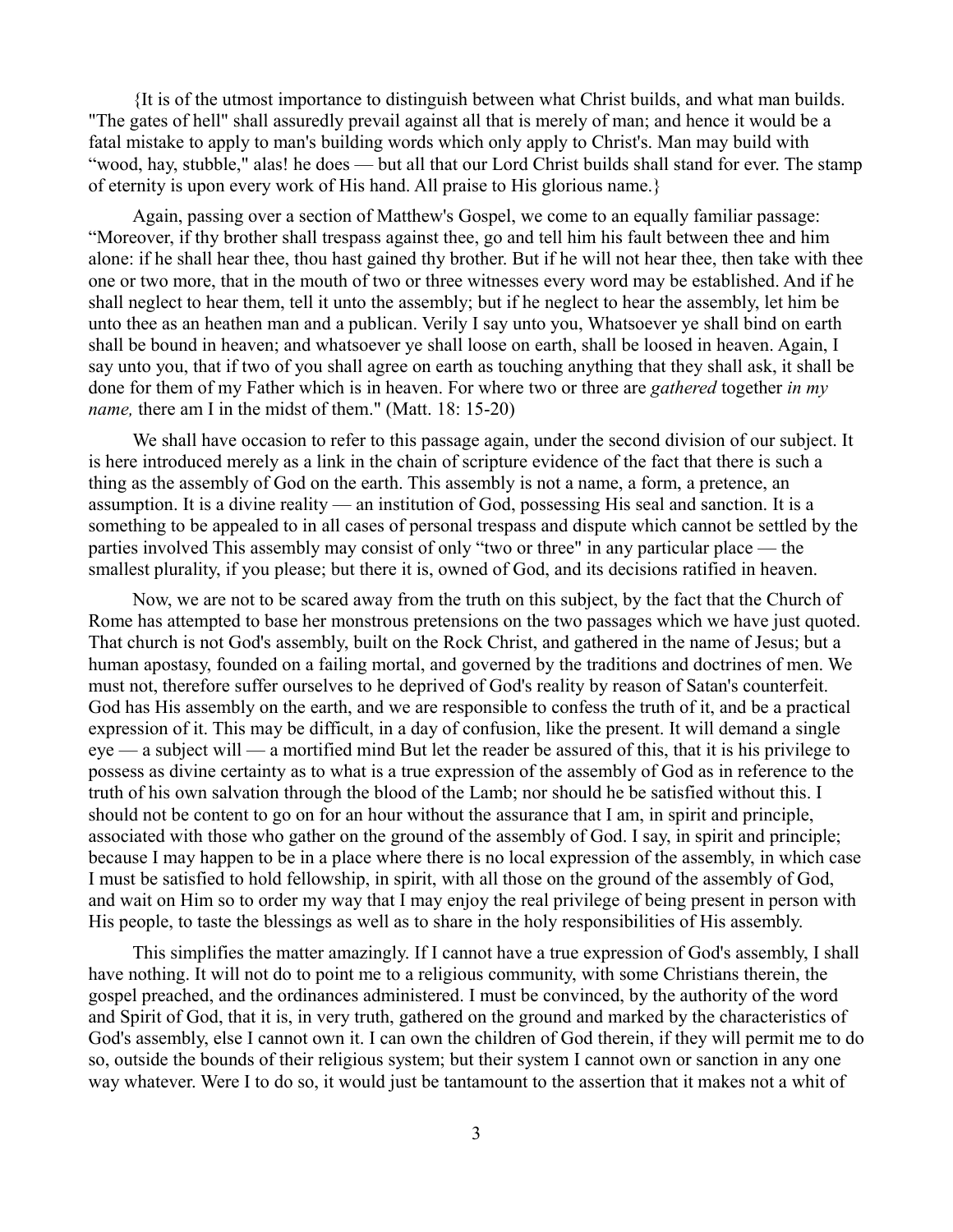difference whether I maintain the principles of the assembly of God, or take up with the systems of man — whether I acknowledge the Lordship of Christ, or the authority of man — whether I bow to the word of God, or the opinions of man.

No doubt, this will give offence to many. It will be pronounced bigotry, prejudice, narrowmindedness, intolerance, and the like. But this need not discourage us. All we have to do is to ascertain the truth as to God's assembly, and cleave to it, heartily and energetically, at all cost. If God has an assembly — and scripture says He has — then let me be with those who maintain its principles, and nowhere else. It must be obvious that where there are several conflicting systems, they cannot all be divine. What am I to do? Am I to be satisfied to take the less of two evils? Surely not. What then? The answer is plain, pointed, and direct — the principles of God's assembly or nothing. If there be a local expression of that assembly, well; be there in person. If not, be content to hold spiritual communion with all who humbly and faithfully own and occupy that holy ground. It may sound and seem like liberality to be ready to sanction and go with everything and everybody. It may appear very easy and very pleasant to be in a place "where everybody's will is indulged, and nobody's conscience is exercised" — where we may hold what we like, and say what we like, and do what we like, and go where we like. All this may seem very delightful — very plausible — very popular — very attractive; but oh! it will be barrenness and bitterness in the end; and, in the day of the Lord, it will assuredly be burnt up as so much wood, hay, and stubble, that cannot stand the action of His judgement.

But let us proceed with our scripture proofs. In the Acts of the Apostles, or rather, the Acts of the Holy Ghost, we find the assembly formally set up. A passage or two will suffice: "And they continuing daily with one accord in the temple, and breaking bread from house to house, did eat their meat with gladness and singleness of heart, praising God, and having favour with all the people. And the Lord added to the assembly, daily, such as should be saved." (Acts 2: 47) Such was the original, simple apostolic order. When a person was converted, he took his place in the assembly: there was no difficulty in the matter, there were no sects or parties, each claiming to be considered a church, a cause, or an interest. There was just the one thing, and that was the assembly of God, where He dwelt, acted, and ruled. It was not a system formed according to the will, the judgement, or even the conscience of man. Man had not, as yet, entered upon the business of church-making. This was God's work. It was just as exclusively God's province and prerogative to gather the saved, as to save the scattered.

{There is no such thing in scripture as being a member of a church. Every true believer is a member of *the* church of God — the body of Christ, and can therefore no more be, properly, a member of anything else than my arm can be a member of any other body.

The only true ground on which believers can gather is set forth in that grand statement, "There is one body, and one Spirit." And, again, "We being many are one loaf and one body." (Eph. 4. 4; 1 Cor. 10: 17) If God declares that there is but one body," it must be contrary to His mind to have many bodies, sects, or denominations.

Now, while it is quite true that no given number of believers in any given place can be called "the body of Christ," or "the assembly of God;" — yet they should be gathered on the ground of that body and that assembly, and on no other ground. We call the reader's special attention to this principle. It holds good at all times, in all places, and under all circumstances. The fact of the ruin of the professing church does not touch it. It has been true since the day of Pentecost; is true at this moment; and shall be true until the church is taken to meet her Head and Lord in the clouds, that "*there is one body."* All believers belong to that body; and they should meet on that ground, and on no other.}

Why, we may justly inquire, should it be different now? Why should the regenerated seek any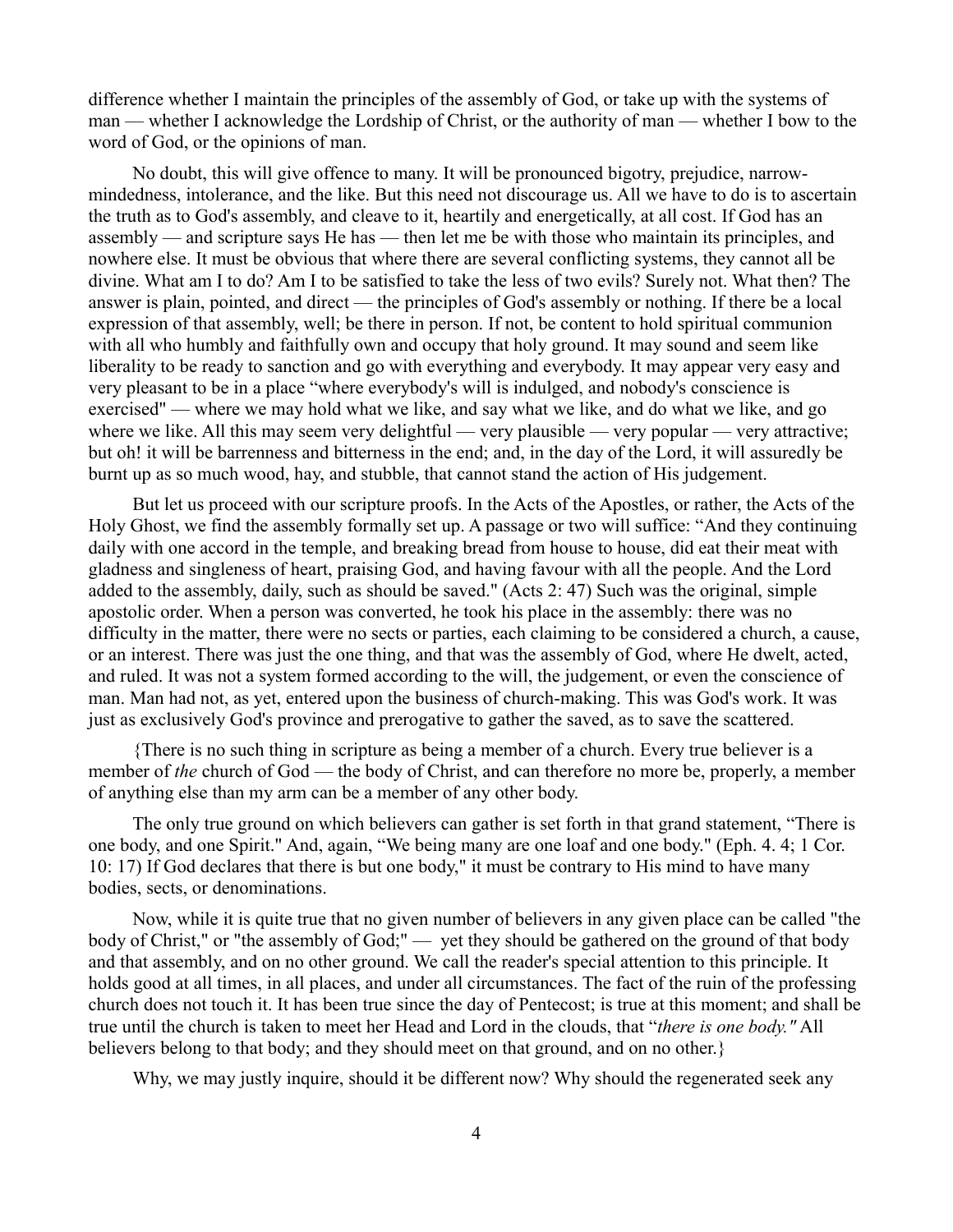ground beyond, or different to, that of the assembly of God? Is not that sufficient? Assuredly. Should they rest satisfied with aught else? Assuredly not. We repeat, with emphasis, "*Either that or nothing."*

True it is, alas! that failure, and ruin, and apostasy have come in. Man's wisdom, and his will; or, if you please, his reason, his judgement, and his conscience have wrought, in matters ecclesiastical, and the result appears before us in the almost numberless and nameless sects and parties of the present moment. Still, we are bold to say, that the original ground of the assembly is the ground of the assembly still, notwithstanding all the failure, the error, and the confusion, consequent thereon. The difficulty in reaching it practically may be great, but its reality, when reached, is unaltered and unalterable. In apostolic times the assembly stood out, in bold relief, from the dark background of Judaism on the one hand, and Paganism on the other. It wars impossible to mistake it; there it stood, a grand reality! a company of living men, gathered, indwelt, ruled and regulated by God the Holy Ghost, so that the unlearned or unbelieving coming in, were convinced of all, and constrained to acknowledge that God was there. (See carefully, 1 Cor. 12, 14 throughout.)

Thus, in the gospel, our blessed Lord intimates His purpose of building an assembly. This assembly is historically presented to us in the Acts of the Apostles. Then, when we turn to the Epistles of Paul, we find him addressing the assembly, in seven distinct places, namely, Rome, Corinth, Galatia, Ephesus, Philippi, Colosse, and Thessalonica; and finally, in the opening of the book of Revelation, we have addresses to seven distinct assemblies. Now, in all these places, the assembly of God was a plain, palpable, real thing, established and maintained by God Himself. It was not a human organisation, but a divine institution testimony — a light bearer for God, in each place.

Thus much as to our scripture proofs of the fact that God has an assembly on the earth, gathered, indwelt, and governed by the Holy Ghost who is the true and only Vicar of Christ upon earth. The Gospel prophetically intimates the assembly; the Acts historically presents the assembly; and the Epistles formally address the assembly. All this is plain. And if it be broken into fragments now, it is for us to be gathered on the ground of the *one* assembly of God, and to be a true expression of it.

And let it be carefully noted that we will listen to nothing on this subject but the voice of holy scripture. Let not reason speak, for we own it not. Let not tradition lift her voice, for we wholly disregard her. Let not expediency thrust itself upon us, for we shall give it no place whatever. We believe in the all-sufficiency of holy scripture — that it is sufficient to furnish the man of God thoroughly — to equip him perfectly for all good works. (2 Tim. 3: 16, 17.) The word of God is either sufficient or it is not. We believe it to be amply sufficient for every exigency of God's assembly. It could not be otherwise if God be its author. We must either deny the divinity or admit the sufficiency of the Bible. There is not a single hair's breadth of middle ground. It is impossible that God could have written an imperfect, an insufficient book.

This is a very grave principle in connection with our subject. Many of our Protestant writers have, in assailing popery, maintained the sufficiency and authority of the Bible; but it does seem very plain to us that they are always at fault when their opponents turn sharp round upon them and demand proof from scripture for many things sanctioned and adopted by Protestant communities. There are many things adopted and practised in the National Establishment and other Protestant communities, which have no sanction in the word; and when the shrewd and intelligent defenders of popery have called attention to these things, and demanded authority for them the weakness of mere protestantism has been strikingly apparent. If we admit, for a moment, that, in some things, we must have recourse to tradition and expediency, then who will undertake to fix the boundary line? If it be allowable to depart from scripture at all, how far are we to go If the authority of tradition be admitted at all, who is to fix its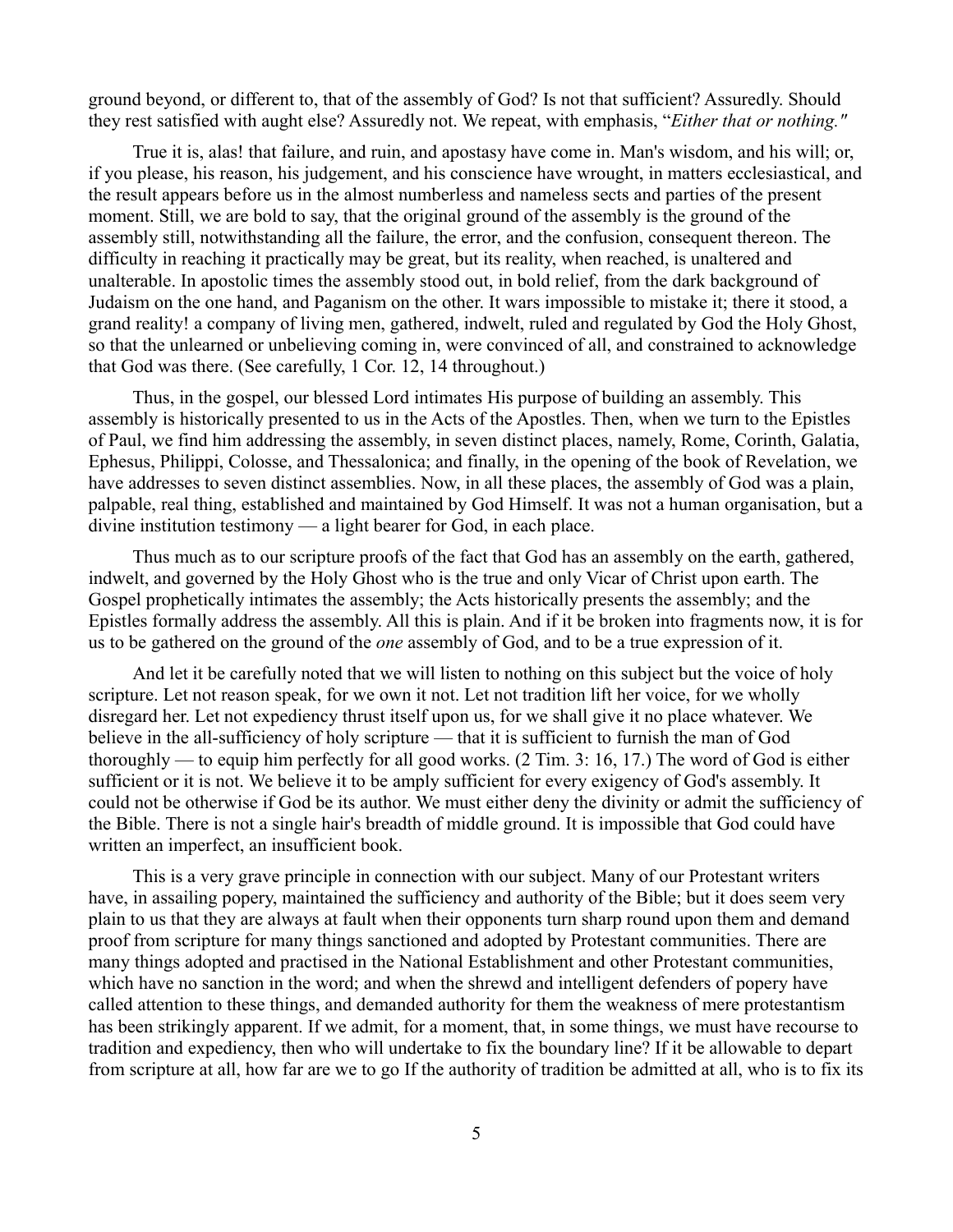domain? If we leave the narrow and well defined pathway of divine revelation, and enter upon the wide and bewildering field of human tradition, has not one man as much right as another to make a choice? In short, it is obviously impossible to meet the adherents of Roman Catholicism on any other ground than that on which the assembly of God takes its stand, namely, the all-sufficiency of the word of God, the name of Jesus, and the power of the Holy Ghost. Such, blessed be God, is the impregnable position occupied by His assembly; and however weak and contemptible any expression of that assembly may be in the eye of the world, we know, for Christ has told us, that "the gates of hell shall not prevail against it." Those gates shall assuredly prevail against every human system — against all those corporations and associations which men have set on foot. And in no case has that triumph been, even already, made more awfully manifest than in that of the Church of Rome itself, although it has arrogantly laid claim to this very declaration of our! Lord as the bulwark of its strength. Nothing can withstand the power of the gates of hell, but that assembly which is built upon "the living Stone;" and the local expression of that assembly may be "two or three gathered in the name of Jesus;" a poor, feeble, contemptible handful — the filth of the earth, and the off-scouring of all things.

It is well to be clear and decided as to this. Christ's promise can never fail. He has, blessed be His name, come down to the lowest possible point to which an |assembly can be reduced, even "two." How gracious How tender! How considerate! How like Himself! He attaches all the dignity — all the value — all the efficacy of His own divine and deathless name to an obscure handful gathered round Himself. It must be very evident to the spiritual mind that the Lord Jesus, in speaking of the "two or three" thought not of those vast systems which have sprung up in ancient, medieval, and modern times, throughout the eastern and western world, numbering their adherents and votaries, not by "twos or threes," but by kingdoms, provinces, and parishes. It is very plain that a baptised kingdom, and "two or three" living souls, gathered in the name of Jesus, do not and cannot mean the same thing. Baptised Christendom is one thing, and an assembly of God is another. What this latter is, we have yet to unfold; we are here asserting that they are not, and cannot be, the same thing. They are constantly confounded, though no two things can be more distinct.

{The reader will need to ponder the distinction between the church viewed as the body of Christ," and as "the house of God" He may study Ephesians 1: 22, 1 Corinthians 12 for the former, Ephesians 2: 21; 1 Corinthians 3; 1 Timothy 3 for the latter. The distinction is as interesting as it is important}

If we would know under what figure Christ presents the baptised world, we have only to look at the "leaven" and the "mustard tree" of Matthew 13. The former gives us the internal, and the latter the external character of "the kingdom of heaven" — of that which was originally set up in truth and simplicity — a real thing, though small, but which, through Satan's crafty working, has become inwardly a corrupt mass, though outwardly a far-spreading, showy, popular thing in the earth, gathering all sorts beneath the shadow of its patronage. Such is the lesson — the simple but deeply solemn lesson to be learnt by the spiritual mind from the "leaven "and the "mustard tree" of Matthew 13. And we may add, one result of learning this lesson would be an ability to distinguish between "the kingdom of heaven" and "the assembly of God." The former may be compared to a wide morass, the latter to a running stream passing through it, and in constant danger of losing its distinctive character, as well as its proper direction, by intermingling with the surrounding waters. To confound the two things is to deal a death-blow to all godly discipline and consequent purity in the assembly of God. If the kingdom and the assembly mean one and the same thing, then how should we act in the case of "that wicked person" in 1 Corinthians 5? The apostle tells us "to put him away." Where are we to put him? Our Lord Himself tells us distinctly that "the field is *the world;"* and again, in John 17, He says that His people are not of the world. This makes all plain enough. But men tell us, in the very face of our Lord's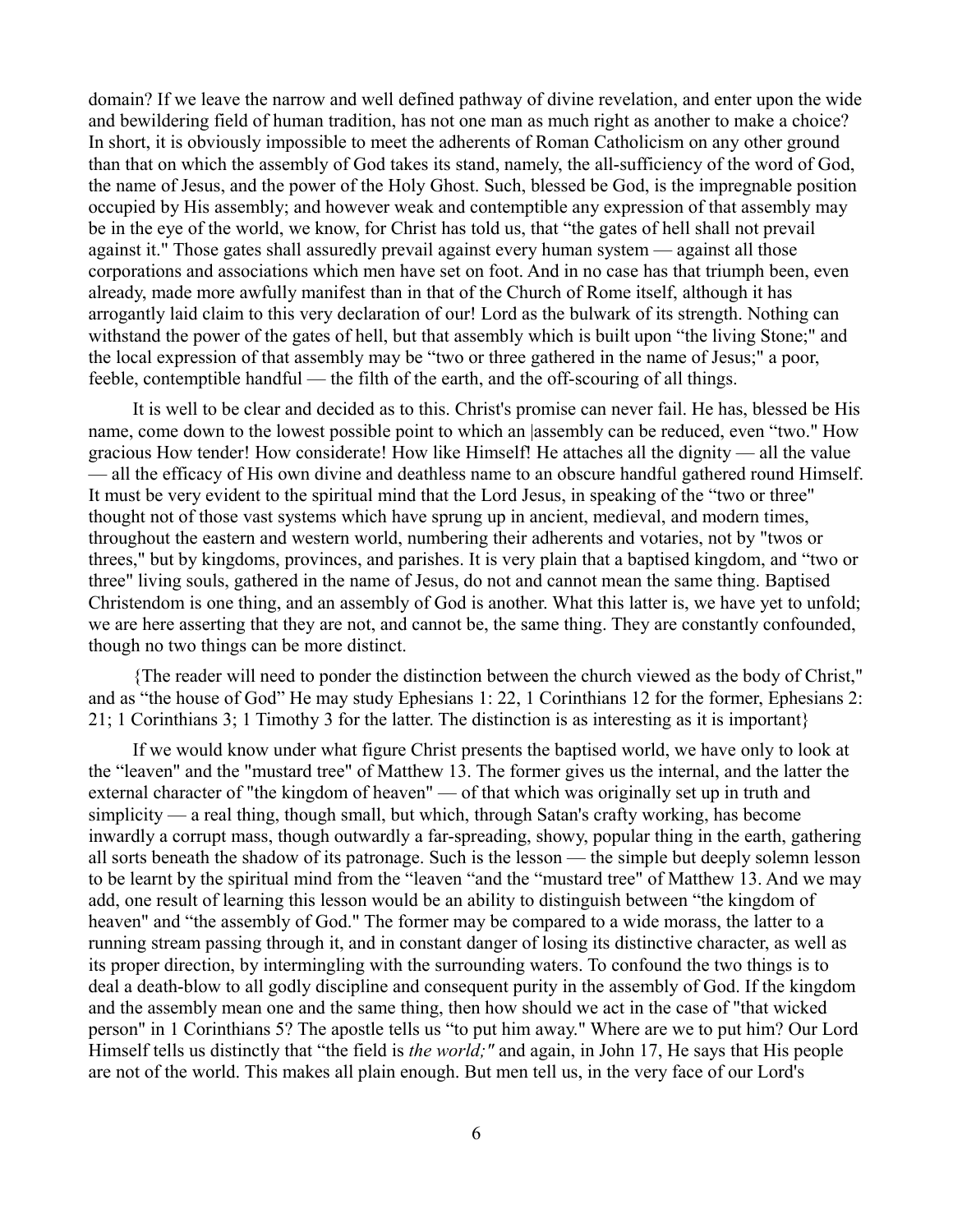statement, that the field is the assembly, and the tares and wheat, ungodly and godly, are to grow together, that they are on no account to be separated. Thus the plain and positive teaching of the Holy Ghost in 1 Corinthians 5 is set in open opposition to the equally plain and positive teaching of our Lord in Matthew 13; and all this flows from the effort to confound two distinct things, namely, "the kingdom of heaven" and "the assembly of God."

It would not by any means comport with the object of this paper to enter farther upon the interesting subject of "the kingdom." Enough has been said, if the reader has thereby been convinced of the immense importance of duly distinguishing that kingdom from the assembly. What this latter is we shall now proceed to inquire; and may God the Holy Ghost be our Teacher!

II. In handling our question as to the assembly of God, it will give clearness and precision to our thoughts to consider the four following points, namely: —

First, what is the material of which the assembly is composed?

Secondly, what is the centre round which the assembly is gathered?

Thirdly, what is the power by which the assembly is gathered?

Fourthly, what is the authority on which the assembly is gathered?

1. And, first, then, as to the material of which God's assembly is composed; it is, in one word, those possessing salvation, or eternal life. We do not enter the assembly in order to be saved, but as those who are saved. The word is, "On this rock I will build my church." He does not say, "On my church I will build the salvation of souls." One of Rome's boasted dogmas is this — "There is no salvation out of the true church." Yes, but we can go deeper still, and say, "Off the true Rock there is no church." Take away the Rock, and you have nothing but a baseless fabric of error and corruption. What a miserable delusion, to think of being saved by that! Thank God, it is not so. We do not get to Christ through the church, but to the church through Christ. — To reverse this order is to displace Christ altogether, and thus have neither Rock, nor church, nor salvation. We meet Christ as a life-giving Saviour, before we have anything to say to the assembly at all; and hence we could possess eternal life, and enjoy fall salvation, though there were no such thing as an assembly of God on the earth. [The reader will do well to note the fact that, in Matthew 16 we have the very earliest allusion to the church. and there our Lord speaks of it as a future thing, He says, "On this Rock I *will* build my church." He does not say, "I *have been,* or I *am* building." In short, the church had no existence until our Lord Christ was raised from the dead and glorified at the right hand of God. Then. but not until then, the Holy Ghost was sent down to baptize believers, whether Jews or Gentiles, into one body, and unite them to the risen and glorified Head in heaven. This body has been on the earth since the descent of the Holy Ghost; is here still, and shall be until Christ comes to fetch it to Himself. It is a perfectly unique thing. It is not to be found in Old Testament scripture. Paul expressly tells us it was not revealed in other ages; it was hid in God, and never made known until it was committed to him. (See carefully, Rom. 16: 25, 26; Eph. 3: 3-11; Col. 1: 24-27) True it is — most blessedly true — that God had a people in Old Testament times. Not merely the nation of Israel, but a quickened. saved. spiritual people, who lived by faith, went to heaven. and are there "the spirits of just men made perfect But the church is never spoken of until Matthew 16, and there only as a future thing. As to the expression used by Stephen, "The church in the wilderness" (Acts 7: 38). it is pretty generally known that it simply refers to the congregation of Israel. The termini of the church's earthly history are Pentecost (Acts 2), and the rapture. (1 Thess, 4: 16, 17)]

We cannot be too simple in grasping this truth, at a time like the present, when ecclesiastical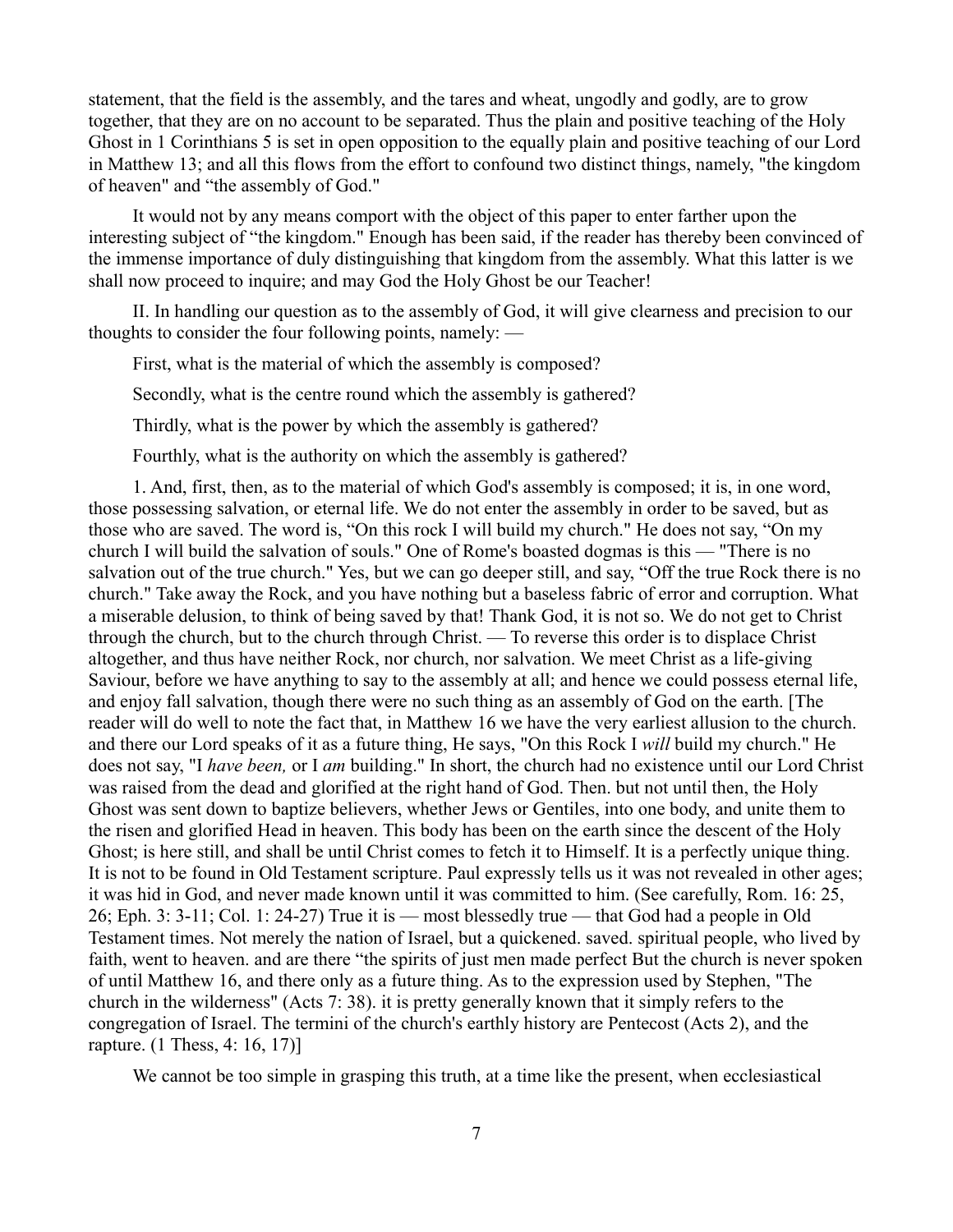pretension is rising to such a height. The church, falsely so called, is opening her bosom with delusive tenderness, and inviting poor sin-burdened, world-sick, and heavy-laden souls to take refuge therein. She with crafty liberality, throws open her treasury door, and places her resources at the disposal of needy, craving, yearning souls. And truly those resources have powerful attractions for those who are not on "The Rock." There is an ordained priesthood, professing to stand in an unbroken line with the apostles. — Alas! how different the two ends of the line! — There is a continual sacrifice. Alas! a blood-less one, and therefore a worthless one. (Heb. 9: 22) — There is a splendid ritual. Alas! it seeks its origin amid the shadows of a by-gone age — shadows which have been for ever displaced by the Person, the work, and the offices of the eternal Son of God. For ever be His peerless name adored.

The believer has a very conclusive answer to all the pretensions and promises of the Romish system. He can say he has found his all in a crucified and risen Saviour. What does He want with the sacrifice of the mass? He is washed in the blood of Christ. What does he want with a poor, sinful, dying priest, who cannot save himself? He has the Son of God as his priest. What does he want with a pompous ritual, with all its imposing adjuncts? He worships in spirit and in truth, within the holiest of all, whither he enters with boldness, through the blood of Jesus.

Nor is it merely with Roman Catholicism we have to do in the establishment of our first point. We fear there are thousands besides Roman Catholics who, in heart, look to the church, if not for salvation, at least to be a stepping-stone thereto. Hence the importance of seeing clearly that the materials of which God's assembly is composed are those possessing salvation or eternal life; so that whatever be the object of that assembly, it most certainly is not to provide salvation for its members. seeing that all its members are saved ere they enter its precincts at all. God's assembly is a houseful of salvation from one end to the other. Blessed fact! It is not an institution set on foot for the purpose of providing salvation for sinners, nor yet for providing for their religious wants. It is a saved, living body formed and gathered by the Holy Ghost, to make known to "Principalities and powers in the heavenlies, the manifold wisdom of God," and to declare to the whole universe the all-sufficiency of the name of Jesus.

Now, the great enemy of Christ and the church is well aware of what a powerful testimony the assembly of God is called and designed to yield on the earth; and therefore he has put forth all his hellish energy to quash that testimony in every possible way. He hates the name of Jesus, and everything tending to glorify that name. Hence his intense opposition to the assembly as a whole, and to each local expression thereof, wherever it may happen to exist. He has no objection to a mere religious establishment set on foot for the purpose of providing for man's religious wants, whether maintained by government or by voluntary effort. You may set up what you please. You may join what you please. You may be what you please; anything and everything for Satan but a practical expression of the assembly of God. That he hates most cordially, and will seek to blacken and blast by every means in his power. But those consolatory accents of the Lord Christ fall with divine power on the ear of faith: "On this Rock I will build my assembly, and the gates of hell shall not prevail against it."

2. This conducts us naturally to our second point, namely, What is the centre round which God's assembly is gathered? The centre is Christ — the living Stone, as we read in the Epistle of Peter, "To whom coming as unto a living stone, disallowed indeed of men, but chosen of God, and precious, ye also, as living stones, are built up a spiritual house, an holy priest hood, to offer up spiritual sacrifices, acceptable to God by Jesus Christ." (1 Peter 2: 4, 5)

It is around the Person of a living Christ, then, that God's assembly is gathered. It is not round a doctrine, however true; nor round an ordinance, however important; but round a living divine Person.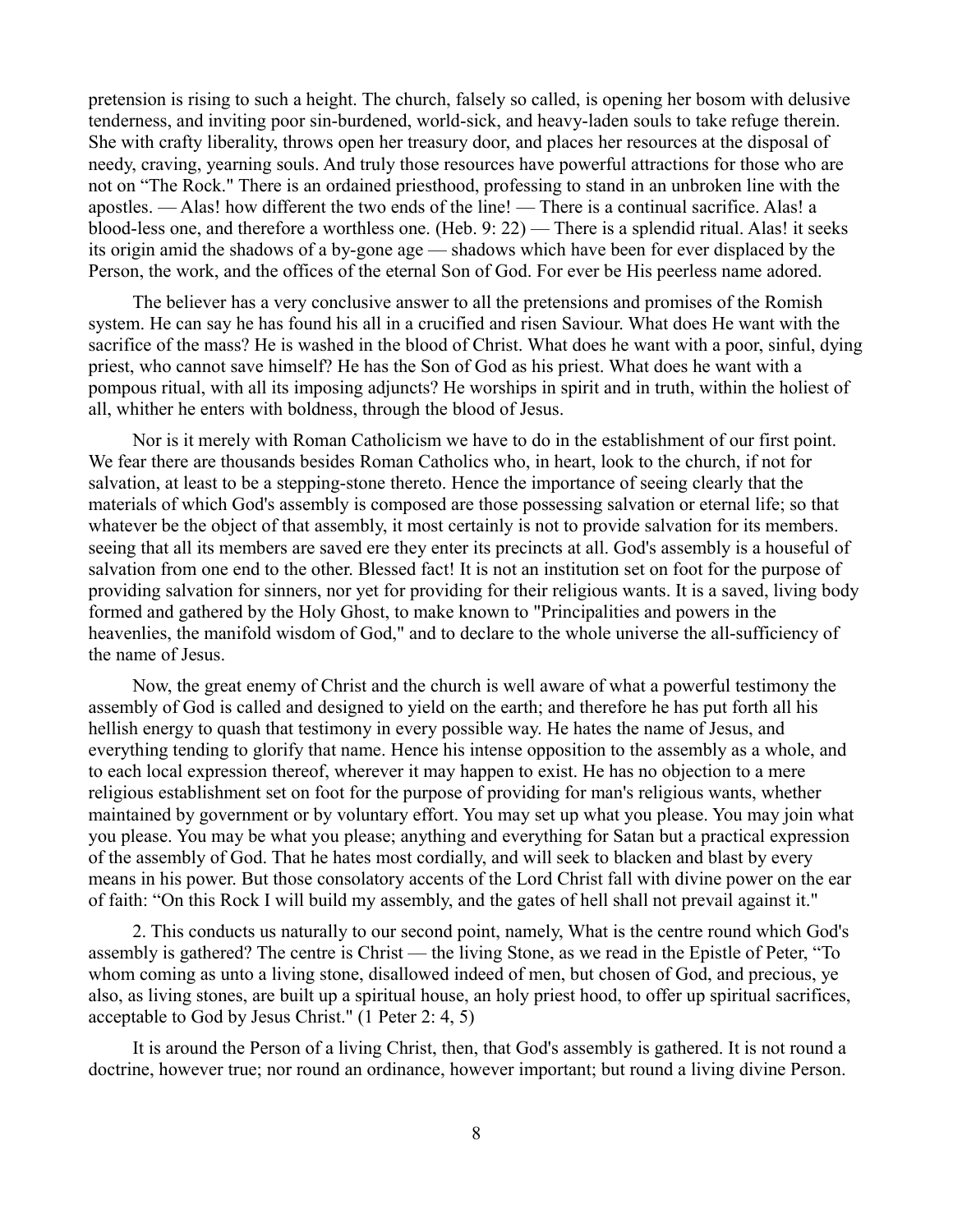This is a great cardinal and vital point which must be distinctly seized, tenaciously held, and faithfully and constantly avowed and carried out. "To whom coming." It is not said "To *which* coming." We do not come to a thing, but to a Person; "Let us go forth therefore unto *him*." (Heb. 13) The Holy Ghost leads us *only* to Jesus. Nothing short of this will avail. We may speak of joining a church, becoming a member of a congregation, attaching ourselves to a party, a cause, or an interest. All these expressions tend to darken and confuse the mind, and hide from our view the divine idea of the assembly of God. It is not our business to join anything. When God converted us, He joined us by His Spirit to Christ, and that should be enough for us. Christ is the only centre of God's assembly.

And, we may ask, is not He sufficient? Is it not quite enough for us to be "joined to the Lord?" Why add aught thereto? "Where two or three are gathered together *in my name,* there am I in the midst of them." (Matt. 18: 20) What more can we possibly need? If Jesus is in our midst, why should we think of setting up a human president? Why not unanimously and heartily allow Him to take the president's seat, and bow to Him in all things? Why set up human authority, in any shape or form, in the house of God? But this is done, and it is well to speak plainly about it. Man is set up in that which professes to be an assembly of God. We see human authority exercised in that sphere in which divine authority alone should be acknowledged. It matters not, so far as the foundation principle is concerned, whether it be pope, parson, priest, or president. It is man set up in Christ's place. It may be the pope appointing a cardinal, a legate, or a bishop to his sphere of work; or it may be a president appointing a man to exhort or to "pray for ten minutes. The principle is one and the same. It is human authority acting in that sphere where only God's authority should be owned. If Christ be in our midst, we can count on Him for every thing. Now, in saying this, we anticipate a very probable objection. It may be said by the advocates of human authority, "How could an assembly ever get on without some human presidency? Would it not lead to all sorts of confusion? Would it not open the door for everyone to intrude himself upon the assembly, quite irrespective of gift or qualification? Should we not have men popping up on all occasions, and worrying us with their empty twaddle and tiresome rodomontade?"

Our answer is a very simple one. Jesus is all-sufficient. We can trust Him to keep order in His house. We feel ourselves far safer in His gracious and powerful hand than in the hands of the most attractive human president. We have all spiritual gifts treasured up in Jesus. He is the fountain head of all ministerial authority. "He hath the seven stars." Let us only confide in Him, and the order of our assembly will be as perfectly provided for as the salvation of our souls. This is just the reason of our connecting, in the title of this pamphlet, "The all-sufficiency of the name of Jesus" with the "Assembly of God." We believe that the name of Jesus is, in very truth, all-sufficient, not only for personal salvation, but for all the exigencies of the assembly — for worship, communion, ministry, discipline, government, everything. Having Him, we have all and abound.

This is the real marrow and substance of our subject. Our one aim and object is to exalt the name of Jesus; and we believe He has been dishonoured in that which calls itself His house. He has been dethroned, and man's authority has been set up. In vain does He bestow a ministerial gift; the possessor of that gift dare not exercise it without the seal, the sanction, and the authority of man. And not only is this so, but if man thinks proper to give his seal, his sanction and authority, to one possessing not a particle of spiritual gift — yea, it may be, not a particle of spiritual life — he is nevertheless a recognized minister. In short, man's authority without Christ's gift makes a man a minister; whereas Christ's gift without man's authority does not. If this be not a dishonour done to the Lord Christ, what is?

Christian reader, pause here, and deeply ponder this principle of human authority. We confess we are anxious you should get to the root of it, and judge it thoroughly, in the light of holy scripture, and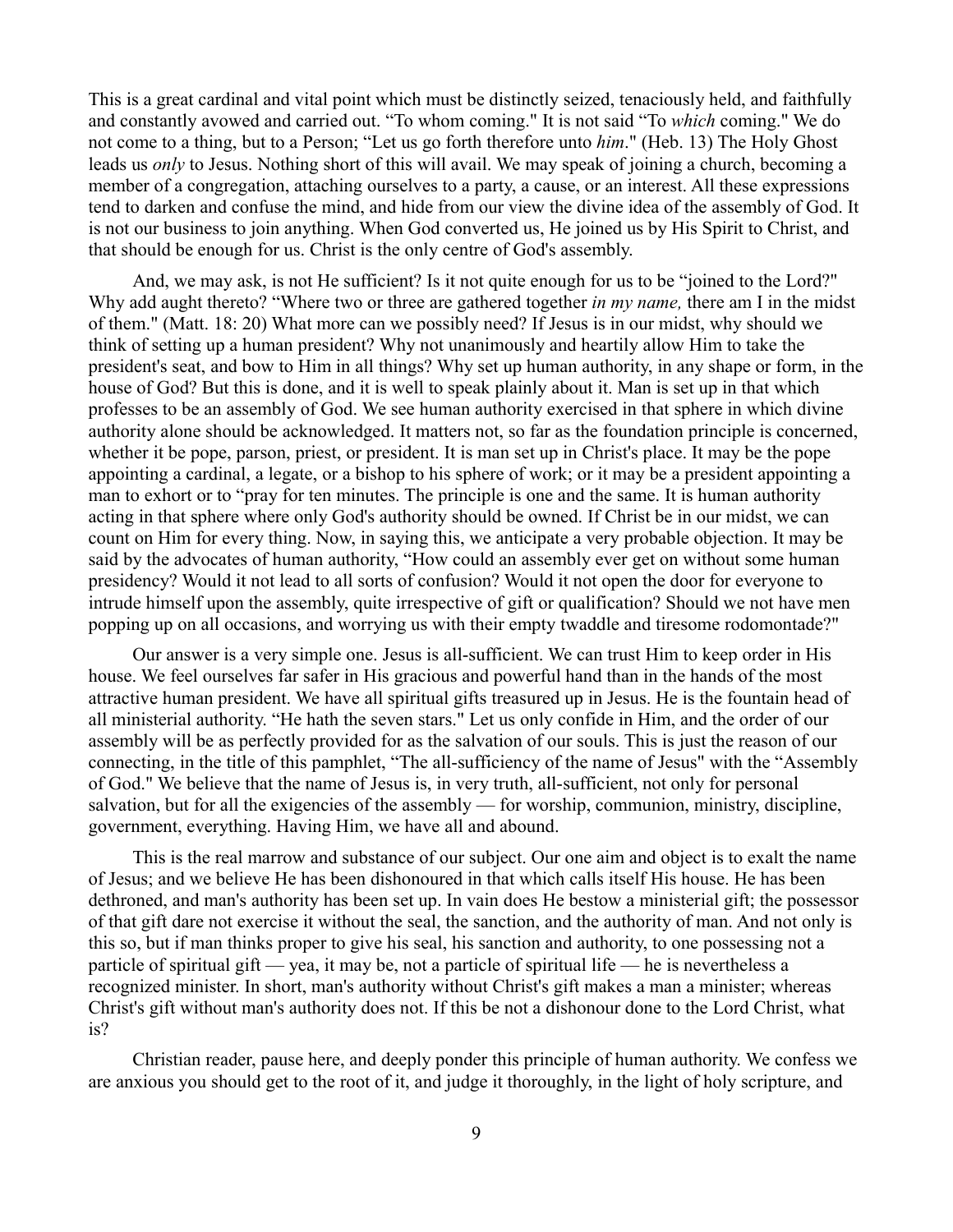the presence of God. It is, be assured of it, the grand point of distinction between the principles of the assembly of God and every human system of religion under the sun. If you look at all those systems, from Romanism down to the most refined form of religious association, you will find man's authority recognized and demanded. With that you may minister, without it you must not. On the contrary, in the assembly of God, Christ's gift alone makes a man a minister, apart from all human authority. "Not of men, neither by man, but by Jesus Christ, and God the Father, who raised him from the dead." (Gal. 1: 1) This is the grand principle of ministry in the assembly of God.

Now, in classing Romanism with all the other religious systems of the day, let it, once for all, be distinctly understood that it is *only* in reference to the principle of ministerial authority. God forbid that we should think of comparing a system which shuts out the word of God, and teaches idolatry, the worship of saints and angels, and a whole mass of gross and abominable error and superstition, with those systems where the word of God is held up, and more or less of scriptural truth promulgated. Nothing can be further from our thoughts. We believe popery to be Satan's master-piece, in the way of a religious system, although "many of the people of God have been, and may yet be, involved therein.

Further, let us at this stage most clearly aver that we believe the saints of God are to be found in every Protestant community, both as ministers and members; and that the Lord uses them in many ways — blesses their work, service, and personal testimony.

And, finally, we feel it right to declare that we would not move a finger to touch any one of those systems. It is not with the systems we have to do; the Lord " will deal with them. Our business is with the saints in those systems, to seek by every spiritual and scriptural agency to get them to own and act upon the divine principles of the assembly of God.

Having said thus much, in order to prevent misunderstanding, we return with increased power to our point, namely, that the thread of human authority runs through every religious system in Christendom, and that, in good truth, there is not a hair's breadth of consistent standing ground between the church of Rome and a true expression of the assembly of God. We believe that an honest seeker after truth, setting out from amid the dark shadows of popery, cannot possibly halt until he finds himself in the clear and blessed light of that which is a true expression of the assembly of God. He may take years to travel over the intervening space. His steps may be slow and measured; but if only he follows the light, in simplicity and godly sincerity, he will find no rest between those two extremes. The ground of the assembly of God is the true position for all the children of God. Alas! they are not all there; but this is only their loss and their Lord's dishonour. They should be there because not only is God there, but He is allowed to act and *rule* there.

This latter is of all-importance, inasmuch as it may be truly said, Is not God everywhere? And does He not act in various places? True, He is everywhere, and He works in the midst of palpable error and evil. But He is not allowed to *rule* in the systems of men, seeing that man's authority is really supreme, as we have already shown. And in addition to this, if the fact of God's converting and blessing souls in a system be a reason why we should be there, then we ought to be in the church of Rome, for how many have been converted and blessed in that awful system? Even in the recent revival we have heard of persons being stricken in Roman Catholic chapels. What proves too much proves nothing at all, and hence no argument can be based on the fact of God's working in a place. He! is sovereign, and may work where He pleases. We are to be subject to His authority, and work where we are commanded. My Master may go where He pleases, but I must go where I am told.

But some may ask, "Is there no danger of incompetent men intruding their ministry upon an assembly of God? And in the event of this, where is the difference between that assembly and the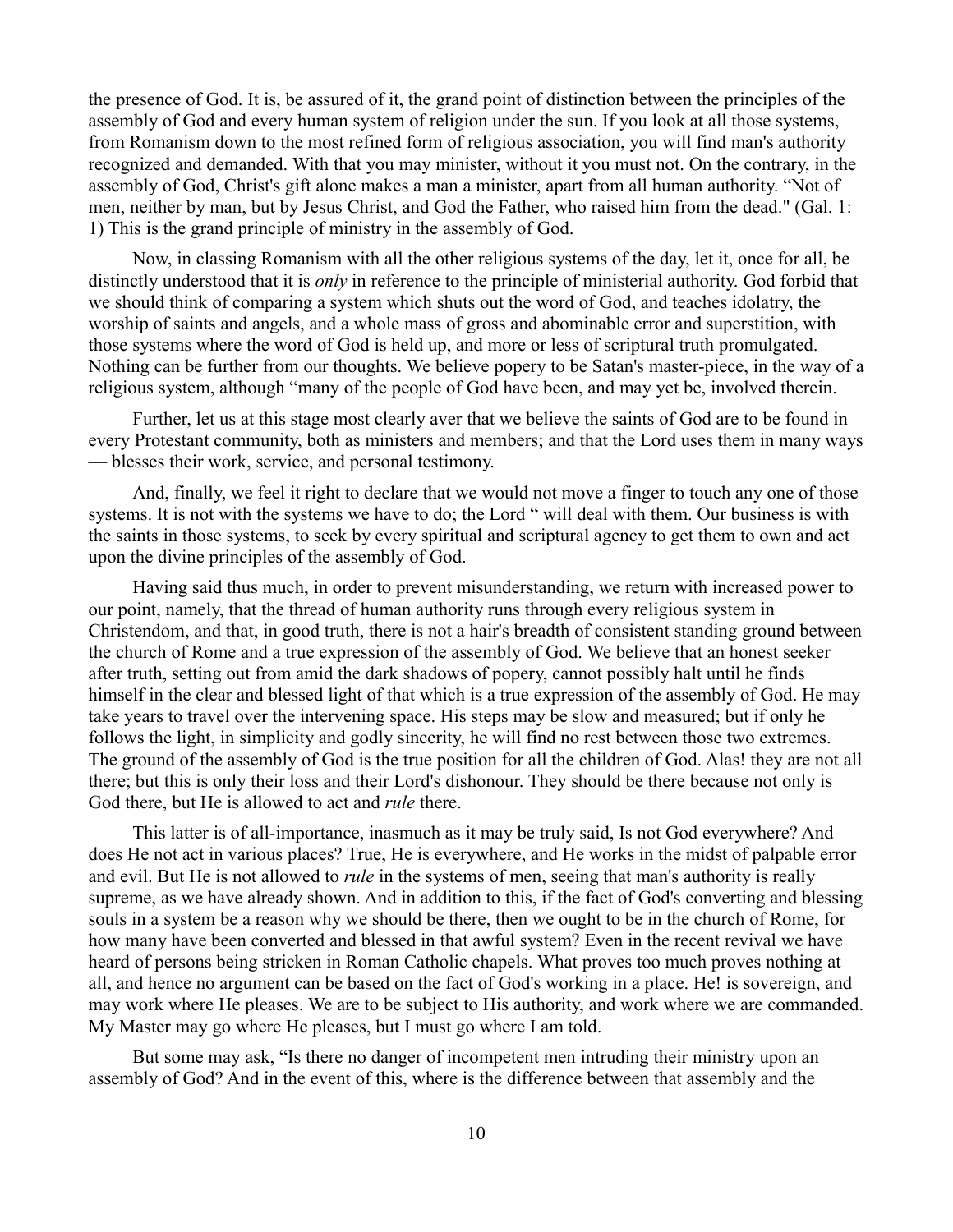systems of men?" We reply, assuredly there is very great danger. But then such a thing would be *despite*, not in virtue, of the principle. This makes all the difference. Alas! Alas! we have seen mistakes and failures which are most humiliating.

Let no one imagine that, while we contend for the truth concerning the assembly of God, we are at all ignorant or forgetful of the dangers and trials to which any carrying out its principles are exposed. Far from it. No one could be for twenty-eight years on that ground without being painfully conscious of the difficulty of maintaining it. But then the very trials, dangers, and difficulties only prove to be so many proofs — painful if you please, but proofs of the truth of the position; and were there no remedy but an appeal to human authority — a setting up of man in Christ's place — a return to worldly systems, we should without hesitation pronounce the remedy to be far worse than the disease. For were we to adopt the remedy, we should have the very worst symptoms of the disease, not to be mourned over as disease, but gloried in as the fruits of so-called order.

But, blessed be God, there is a remedy. What is it*? "There am I in their midst."* This is enough. It is not, "There is a pope, a priest, a parson, or a president in their midst, at their head, in the chair, or in the pulpit." No thought of such a thing, from cover to cover of the New Testament. Even in the assembly at Corinth, where there was most grievous confusion and disorder, the inspired apostle never hints at such s thing as a human president, under any name whatsoever. "*God is the author of peace* in all the assemblies of the saints." (1 Cor. 14: 33) God was there to keep order. They were to look to Him, not to a man, under any name. To set up man to keep order in God's assembly is sheer unbelief, and an open insult to the Divine Presence.

Now, we have been often asked to adduce scripture in proof of the idea of divine presidency in an assembly. We at once reply, "There am I;" and "God is the Author." On these two pillars, even had we no more, we can triumphantly build the glorious truth of divine presidency — a truth which must deliver all, who receive and hold it from God, from every system of man, call it by what name you please. It is, in our judgement, impossible to recognize Christ as the centre and sovereign ruler in the assembly, and continue to sanction the setting up of man. When once we have tasted the sweetness of being under Christ, we car never again submit to the servile bondage of being under man. This is not insubordination or impatience of control. It is only the utter refusal to bow to a false authority — to sanction a sinful usurpation. The moment we see man usurping authority in that which calls itself the church, we simply ask, "Who are you?" and retire to a sphere where God alone is acknowledged.

"But, then, there are errors, evils, and abuses even in this very sphere." Doubtless; but if there are, we have God to correct them. And hence, if an assembly should be troubled by the intrusion of ignorant and foolish men — men who have never yet measured themselves in the presence of God — men who boldly overleap the wide domain over which common sense, good taste, and moral propriety preside, and then vainly talk of being led by the Holy Ghost — restless men, who *will* be at something, and who keep the assembly in a continual state of nervous apprehension, not knowing what is to come next should any assembly be thus grievously afflicted, what should they do? Abandon the ground in impatience, chagrin, and disappointment? give all up as a myth, a fable, an idle chimera? go back to that from which they once came out? Alas! this is what some have done, thus proving that they never understood what they were doing, or, if they understood it, that they had not faith to pursue it. May the Lord have mercy upon such, and open their eyes that they may see from whence they have fallen, and get a true view of the assembly of God, in contrast with the most attractive of the systems of men.

But what is an assembly to do when abuses creep in? Simply look to Christ as the Lord of His house. Own Him in His proper place. Bring the name of Jesus to bear upon the abuse, whatever it be.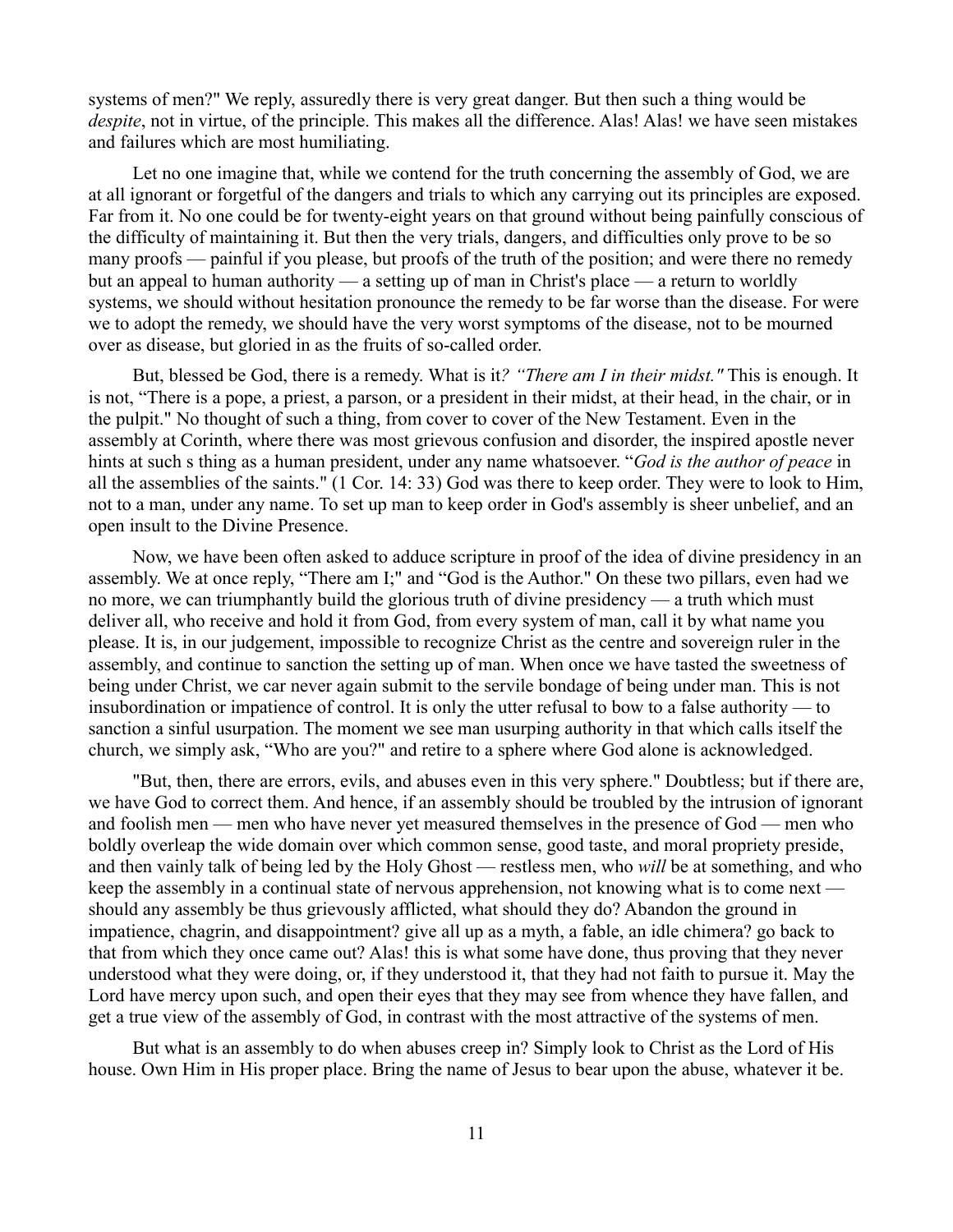Will; any say this is not enough? Has it ever been tried and proved ineffectual? We do not, and cannot, believe it. And, most assuredly we can say, if the name of Jesus is not enough, we shall never betake ourselves to man and his miserable order. We shall never, God being our helper, erase that peerless name from the standard round which the Holy Ghost has convened us, to place the perishable name of a mortal in its stead.

We are fully aware of the immense difficulties and painful trials connected with any expression of the assembly of God. We believe its difficulties and trials are perfectly characteristic. There is nothing under the canopy of heaven that the devil hates as he hates such an assembly. He will leave no stone unturned to oppose it. We have seen this exemplified again and again. An evangelist may go to a place and preach the all-sufficiency of the name of Jesus for the salvation of the soul, and he will have thousands hanging on his lips. Let the same man return, and, while he preaches the same gospel, take another step and proclaim the all-sufficiency of that same Jesus for all the exigencies of an assembly of believers, and he will find himself opposed on all hands. Why is this? Because the devil hates the very feeblest expression of the assembly of God. You may see a town left for ages and generations to its dark and dull routine of religious formalism — a dead people, gathering once a week, to hear a dead man go through a dead service, and all the rest of the week living in sin and folly. There is not a breath of life, not a leaf stirring. The devil likes it well. But let some one come and unfurl the standard of the name of Jesus — Jesus for the soul and Jesus for the assembly — and you will soon see a mighty change The rage of hell is excited, and the dark and dreadful tide of opposition rises.

This, we most fully believe, is the true secret of many of the bitter attacks that have been recently made on those who maintain the principles of the assembly of God. No doubt we have to mourn over many mistakes, errors, and failures. We have given much occasion to the adversary, by our follies and inconsistencies. We have been a poor blotted epistle, a faint and feeble witness, a flickering light. For all this, we have to be deeply humbled before our God. Nothing could be more unbecoming in us than pretension or assumption, or the putting forth of high-sounding ecclesiastical titles or claims. The dust is our place. Yes, beloved brethren, the place of confession and self judgement becomes us, in the presence of our God.

Still, we are not to let slip the glorious principles of the assembly of God because we have so shamefully failed in carrying them out: we are not to judge the truth by our exhibition of it, but to judge our exhibition by the truth. It is one thing to occupy divine ground, and another thing to carry ourselves properly thereon; and while it is perfectly right to judge our practice by our principles, yet truth is truth for all that, and we may rest assured that the devil hates the truth which characterises the assembly. A mere handful Of poor people, gathered in the name of Jesus to break bread, is a thorn in the side of the devil. True it is that such an assembly evokes the wrath of men, inasmuch as it throws their office and authority overboard, and they cannot bear that. Yet we believe the root of the whole matter will be found in Satan's hatred of the special testimony which such an assembly bears to the all-sufficiency of the name of Jesus for every possible need of the saints of God.

This is a truly noble testimony, and we earnestly long to see it more faithfully carried out. We may fully count upon intense opposition. It will be with us as it was with the returned captives in the days of Ezra and Nehemiah. We may expect to encounter many a Rehum and many a Sanballat. Nehemiah might have gone and built any other wall in the whole world but the wall of Jerusalem, and Sanballat would never have molested him. But to build the wall of Jerusalem was an unpardonable offence. And why? Just because Jerusalem was God's earthly centre, round which He will yet gather the restored tribes of Israel. This was the secret of the enemy's opposition. And mark the affected contempt. "If a fox go up, he shall even break down their stone wall." And yet Sanballat and his allies were not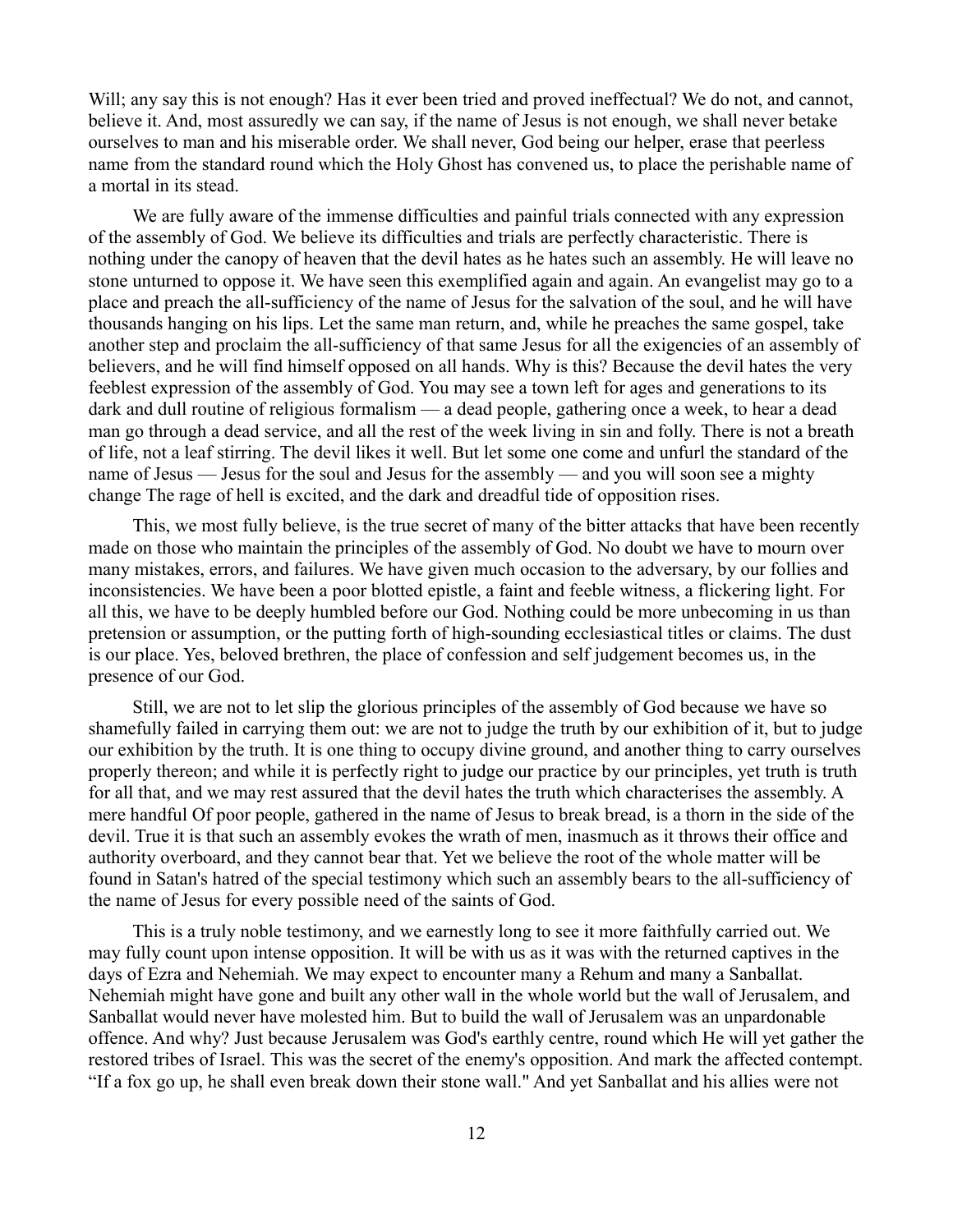able to break it down. They might cause it to cease because of the Jews' lack of faith and energy; but they could not break it down when God would have it up. How like is this to the present moment! Surely there is nothing new under the sun. There is affected contempt, but real alarm. And, oh! if those who are gathered in the name of Jesus were only more true in heart to their blessed centre, what testimony there would be! What power! What victory! How it would tell on all around. "Where two or three are gathered together in my name, there am I." There is nothing like this under the sun, be it ever so feeble and contemptible. The Lord be praised for raising up such a witness for Himself in these last days. May He greatly increase its effectiveness, by the power of the Holy Ghost!

3. We must now very briefly glance at our third point, namely, what is the power by which the assembly is gathered. Here again man and his doings are set aside. It is not man's will choosing; nor man's reason discovering; nor man's judgement dictating; nor man's conscience demanding: it is the Holy Ghost gathering souls to Jesus. As Jesus is the only centre, so the Holy Ghost is the only gathering power. The one is as independent of man as the other. It is "where two or three are *gathered*." It does not say "where two or three are *met*." Persons may meet together round any centre, on any ground, by any influence, and merely form a society, an association, a community. But the Holy Ghost gathers souls to Jesus on the ground of salvation; and this is the principle of the assembly of God.

An assembly may not embrace all the saints of God in a locality, but may yet be really on the ground of the assembly of God, when nothing else is. It may consist of but "two or three," and there may be hundreds of Christians in the various religious systems around; yet the "two or three" would be on the ground of the assembly of God.

This is a very simple truth. A soul led by the Holy Ghost will gather only to the name of Jesus; and if we gather to aught else, be it a point of truth, or some ordinance or another, we are not in that matter led by the Holy Ghost. It is not a question of life or salvation. Thousands are saved by Christ that do not own Him as their Centre. They are gathered to some form of church government, some favourite doctrine, some special ordinance, some gifted man. The Holy Ghost will never gather to any one of these. He gathers only to a risen Christ. This is true of the whole church of God upon earth; and each local assembly, wherever convened, should be the expression of the whole.

Now, the power in an assembly will very much depend upon the measure in which each member thereof is gathered in integrity of heart to the name of Jesus. If I am gathered to a party holding peculiar opinions — if I am attracted by the people, or by the teaching — if, in a word, it be not the power of the Holy Ghost, leading me to the true centre of God's assembly, I shall only prove a hindrance, a weight, a cause of weakness. I shall be to an assembly what a waster is to a candle, and instead of adding to the general light and usefulness, I shall do the very reverse.

All this is deeply practical. It should lead to much exercise of heart and self-judgement as to what has drawn me to an assembly. and as to my ways therein. We are fully persuaded that the tone and testimony of an assembly have been greatly weakened by the presence of persons not understanding their position. Some present themselves there because they get teaching and blessing there which they cannot get anywhere else. some come because they like the simplicity of the worship. Others come looking for love. None of these things are up to the mark. We should be in an assembly simply because the name of Jesus is the only standard set up there, and the Holy Spirit has gathered" us thereto.

No doubt ministry is most precious, and we shall have it, in more or less power, where all is ordered aright. So also as to simplicity of worship, we are sure to be simple, and real, and true, when the Divine Presence is realized, and the sovereignty of the Holy Ghost fully owned and submitted to. And as to love, If we go *looking for it* we shall surely be thoroughly disappointed; but if we are enabled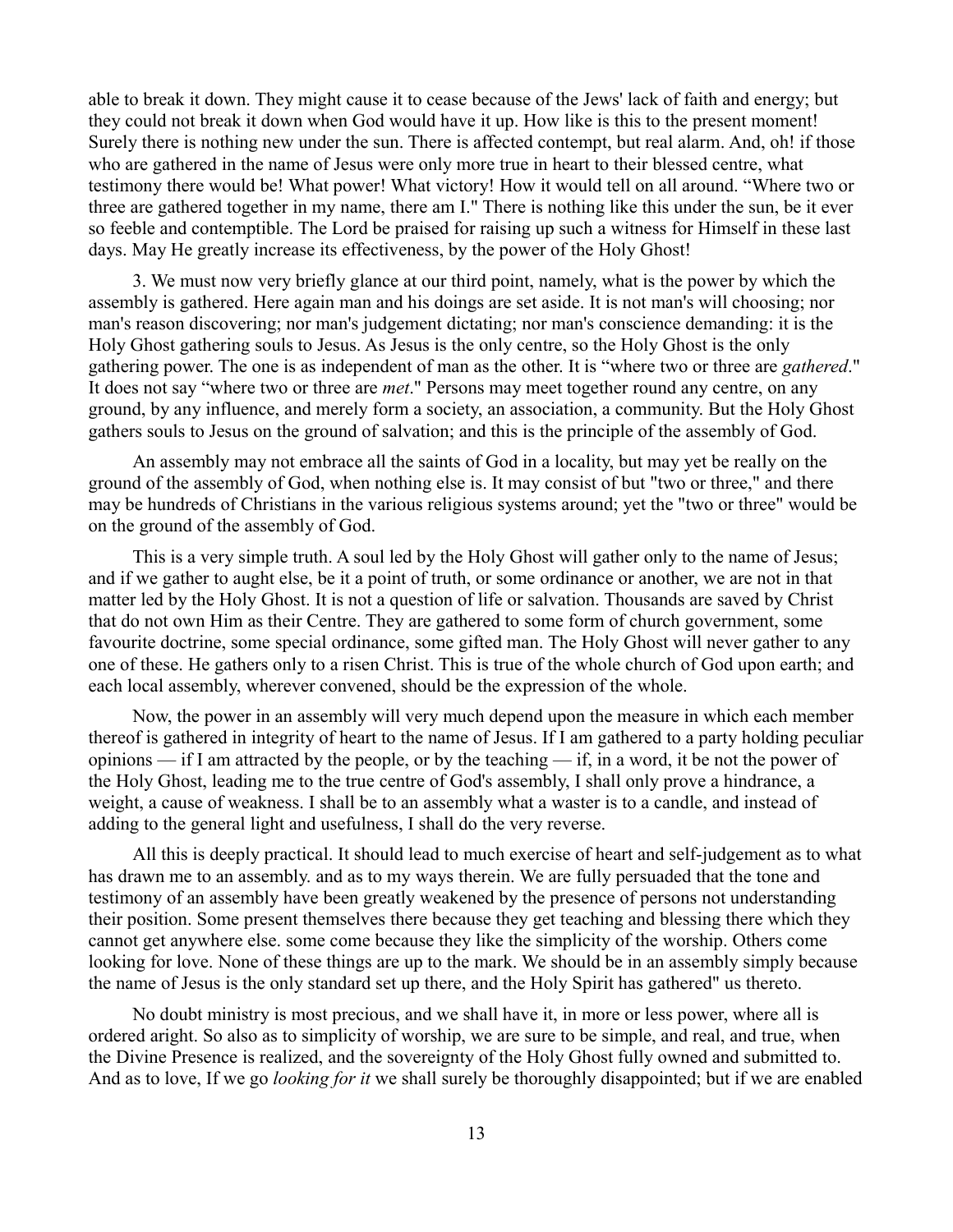to *cultivate and manifest it,* we shall be sure to get a great deal more than we expect or deserve. It will generally be found that those persons who are perpetually complaining of want of love in others are utterly failing in love themselves; and, on the other hand, those who are really walking in love will tell you that they receive ten thousand times more than they deserve. Let us remember that the best way to get water out of a dry pump is to pour a little water in. You may work at the handle until you are tired, and then go away in fretfulness and impatience, complaining of that horrible pump; whereas, if you would just pour in a little water, you would get in return a gushing stream to satisfy your utmost desire.

We have but little conception of what an assembly would be were each one distinctly led by the Holy Ghost, and gathered only to Jesus. We should not then have to complain of dull, heavy, unprofitable, trying meetings. We should have no fear of an unhallowed intrusion of mere nature and its restless doings — no making of prayer — no talking for talking's sake — no hymn-book seized to fill a gap. Each one would know his place in the Lord's immediate presence — each gifted vessel would be filled, fitted, and used by the Master's hand — each eye would be directed to Jesus — each heart occupied with Him. If a chapter were read, it would be the very voice of God. If a word were spoken, it would tell with power upon the heart. If prayer were offered, it would lead the soul into the very presence of God. If a hymn were sung, it would lift the spirit up to God, and be like sweeping the strings of the heavenly harp. We should have no ready-made sermons — no teaching or preaching prayers, as though we would explain doctrines to God, or tell Him a whole host of things about ourselves — no praying at our neighbours, or asking for all manner of graces for them, in which we ourselves are lamentably deficient — no singing for music's sake, or being disturbed if harmony be interfered with. All these evils would be avoided. We should feel ourselves in the very sanctuary of God, and enjoy a foretaste of that time when we shall worship in the courts above, and go no more out.

We may be asked, "Where will you find all this down here?" Ah! this is the question. It is one thing to present a *beau ideal* on paper, and another thing to realize it in the midst of error, failure, and infirmity. Through mercy, some of us have tasted, at times, a little of this blessedness. We have occasionally enjoyed moments of heaven upon earth. Oh! for more of it! May the Lord, in His great mercy, raise the tone of the assemblies everywhere! May He greatly enlarge our capacity for more profound communion and spiritual worship! May He enable us so to walk, in private life, from day to day — so as to judge ourselves and our ways in His holy presence, that at least we may not prove a lump of lead or a waster to any of God's assemblies.

And then, even though we may not be able to reach in experience the true expression of the assembly, yet let us never be satisfied with anything less. Let us honestly aim at the loftiest standard, and earnestly pray to be lifted up thereto. As to the ground of God's assembly, we should hold it with jealous tenacity, and never consent for an hour to occupy any other. As to the tone and character of an assembly, they may and will vary immensely, and will depend upon the faith and spirituality of those gathered. Where the tone of things is felt to be low — when meetings are felt to be unprofitable where things are said and done repeatedly which are felt by the spiritual to be wholly out of' place, let all who feel it wait on God — wait continually — wait believingly — and He will assuredly hear and answer. In this way the very trials and exercises which are peculiar to an assembly will have the happy effect of casting us more immediately upon Him, and thus the eater will yield meat, and the strong sweetness. We must count upon trials and difficulties in any expression of the assembly, just because it is *the* right and *only* divine thing on this earth. The devil will put forth every effort to drive us from that true and holy ground. He will try the patience, try the temper, hurt the feelings, cause offence in nameless and numberless ways — anything and everything to make us forsake the true ground of the assembly.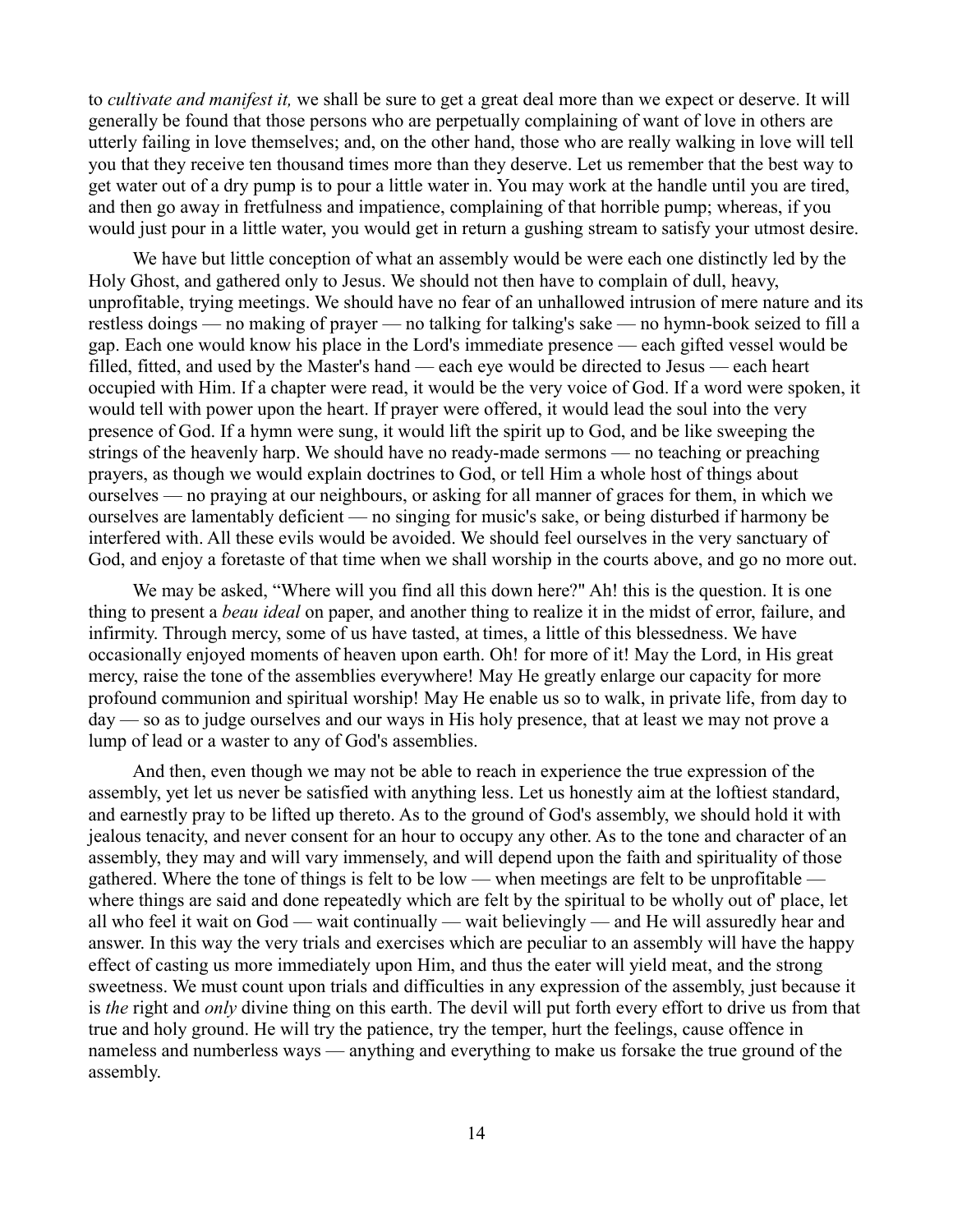It is well to remember this. We can only hold the divine ground by faith. This marks the assembly of God, and distinguishes it from every human system. You cannot get on there save by faith. And, further, if you want to be somebody, if you are seeking a place, if you want to exalt *self*, you need not think of any true expression of the assembly. You will soon find your level there, if it be in any measure what it should be. Fleshly or worldly greatness, in any shape, will be of no account in such an assembly. The Divine Presence withers up everything of that kind, and levels all human pretension. Finally, you cannot get on in the assembly if you are living in secret sin. The Divine Presence will not suit you. Have we not often experienced in the assembly a feeling of uneasiness, caused by the recollection of many things which had escaped our notice during the week? Wrong thoughts — foolish words — unspiritual ways — all these things crowd in upon the mind, and exercise the conscience, in the assembly! How is this? Because the atmosphere of the assembly is more intense than that which we have been breathing during the week. We have not been in the presence of God in our private walk. We have not been judging ourselves; and hence, when we take our place in a spiritual assembly, our hearts are detected — our ways are exposed in the light; and that exercise which ought to have gone on in private — even the needed exercise of self judgement, must go on at the table of the Lord. This is poor miserable work for us, but it proves the power of the presence of God in the assembly. Things must be in a miserably low state in any assembly when hearts are not thus detected and exposed. It is a fine evidence of the power of the Holy Spirit in an assembly when careless, carnal, worldly, self-exalting, money-loving, unprincipled persons are compelled to judge themselves in God's presence, or, failing this, are driven away by the spirituality of the atmosphere. Such an assembly is no place for these. They can breathe more freely outside.

Now, we cannot but judge that numbers that have departed from the ground of the assembly have done so because their practical ways did not comport with the purity of the place. No doubt it is easy, in all such cases, to find an excuse in the conduct of those who are left behind. But if the roots of things were in every case laid bare, we should find that many leave an assembly because of inability or reluctance to bear its searching light. "Thy testimonies are very sure; holiness becometh thy house, O Lord, for ever." Evil must be judged, for God cannot sanction it. If an assembly can, it is not practically God's assembly at all, though composed of Christians, as we say. To pretend to be an assembly of God, and not judge false doctrine and evil ways, would involve the blasphemy of saying that God and wickedness can dwell together. The assembly of God must keep itself pure, because it is His dwellingplace. Men may sanction evil, and call it liberality and large-heartedness so to do; but the house of God must keep itself pure. Let this great practical truth sink down into our hearts, and produce its sanctifying influence upon our course and character.

4. A very few words will suffice to set forth, in the last place, "the *authority*" on which the assembly is gathered. It is the word of God alone. The charter of the assembly is the eternal word of the living and true God. It is not the traditions, the doctrines, nor the commandments of men. A passage of scripture, to which we have more than once referred in the progress of this paper, contains at once the standard round which the assembly is gathered, the power by which it is gathered, and the authority by which it is gathered — "the name of Jesus" — "the Holy Ghost" — "the word of God."

Now these are the same all over the world. Whether I go to New Zealand, to Australia, to Canada, to London, to Paris, to Edinburgh, or Dublin, the centre, the gathering power, and the authority are one and the same. We can own no other centre but Christ; no gathering energy but the Holy Ghost; no authority but the word of God; no characteristic but holiness of life and soundness in doctrine.

Such is a true expression of the assembly of God, and we cannot acknowledge aught else. Saints of God we can acknowledge, love, and honour as such, wherever we find them; but human systems we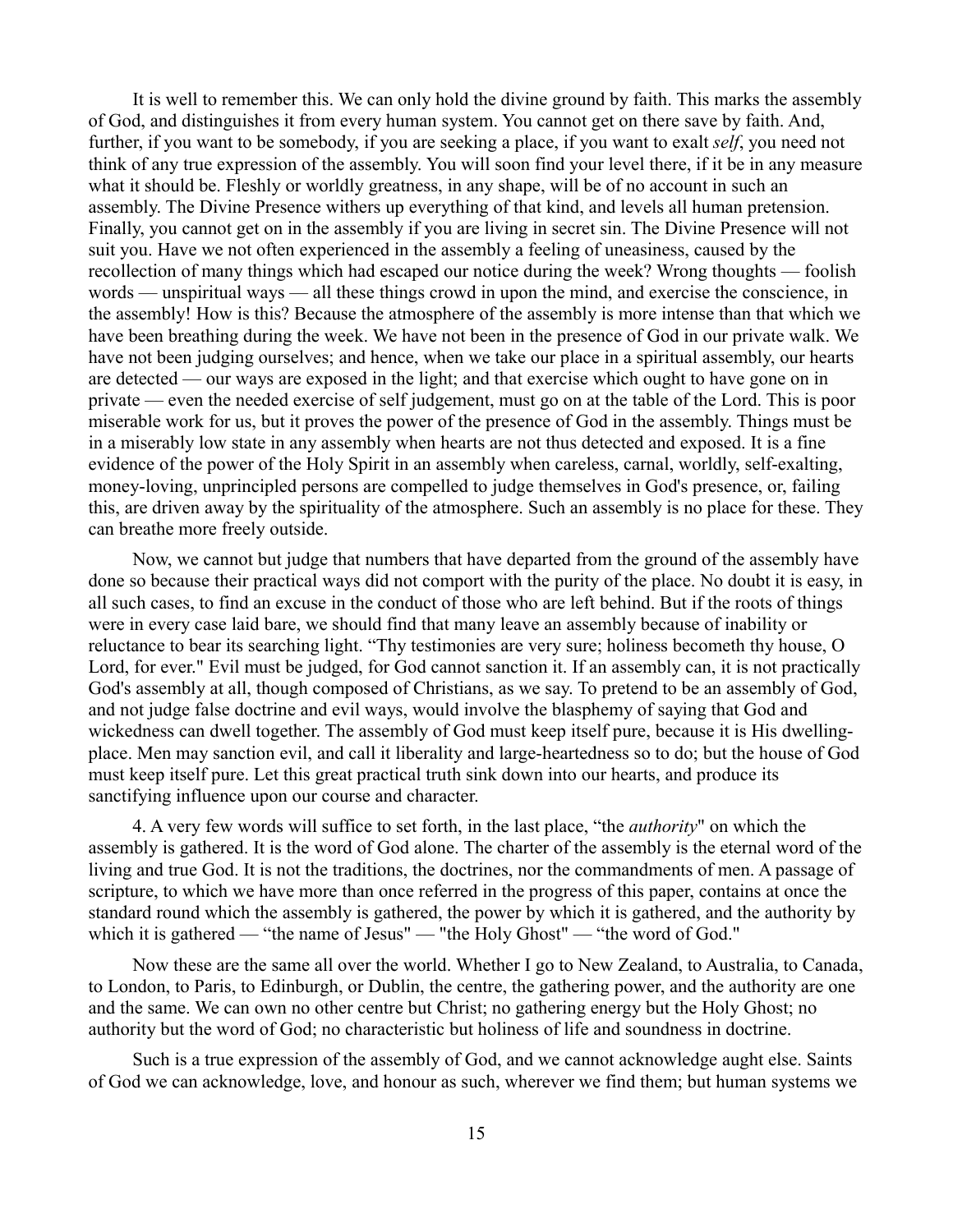look upon as dishonouring to Christ, and hostile to the true interest of the saints of God. We long to see all Christians on the true ground of the assembly. We believe it to be the place of real blessing and effective testimony. We believe there is a character of testimony yielded by carrying out the principles of the assembly which could not be yielded were that assembly broken up, and each member a Whitefield in evangelistic power. We say this not to lower evangelistic work. God forbid. We would that all were Whitefields. But then we cannot shut our eyes to the fact that many affect to despise the assembly, under the plea of going out as evangelists; and when we trace their path, and examine the results of their work, we find that they have no provision for the souls that have been converted by their means. They seem not to know what to do with them. They quarry the stones, but do not build them together. The consequence is that souls are scattered hither and thither, some pursuing a desultory course, others living in isolation, all at fault as to true church ground.

Now, we believe that all these should be gathered on the ground of the assembly of God, to have "fellowship in the breaking of bread and in prayer." They should 'come together on the first day of the "week, to break bread," looking to the Lord Christ to edify them by the mouth of whom He will. This is the simple path — the normal, the divine idea, needing, it may be, more faith to realize it, because of the clashing and conflicting sects of the present day, but not the less simple and true on that account.

We are aware of course, that all this will be pronounced proselytising, prejudice, and party spirit, by those who seem to regard it as the very *beau ideal* of Christian liberality and large-heartedness to be able to say, "I belong to nothing." Strange, anomalous position! It just resolves itself in this: it is *somebody* professing *nothingism* in order to get rid of all responsibility, and go with all and everything. This is a very easy path for nature, and amiable nature, but we shall see what will come of it in the day of the Lord? Even now we regard it as positive unfaithfulness to Christ, from which may the good Lord deliver His people.

But let none imagine that we want to place the evangelist and the assembly in opposition. Nothing is further from our thoughts. The evangelist should go forth from the bosom of the assembly, in full fellowship therewith; he should work not only to gather souls to Christ, but also bring them to an assembly, where divinely-gifted pastors might watch over them, and divinely-gifted teachers instruct them. We do not want to clip the evangelist's wings, but only to guide his movements. We are unwilling to see real spiritual energy expended in desultory service. No doubt it is a grand result to bring souls to Christ. Every soul linked to Jesus is a work done for ever. But ought not the lambs and sheep to be gathered and cared for? Should anyone be satisfied to purchase sheep, and then leave them to wander whithersoever they list? Surely not. But whither should Christ's sheep be gathered? Is it into the folds of man's erection, or into an assembly gathered on divine ground? Into the latter unquestionably; for that, we may rest assured, how ever feeble, however despised, however blackened and maligned, is the place for all the lambs and sheep of the flock of Christ.

Here, however, there will be responsibility, care, anxiety, labour, a constant demand for watchfulness and prayer; all of which flesh and blood would like to avoid, if possible. There is much that is agreeable and attractive in the idea of going through the world as an evangelist, having thousands hanging on one's lips, and hundreds of souls as the seals of one's ministry: but what is to be done with these souls? By all means show them their true place with those gathered on the ground of the assembly of God, where, notwithstanding the ruin and apostasy of the professing body, they can enjoy spiritual communion, worship, and ministry. This will involve mach trial and painful exercise. It was so in apostolic times. Those who really cared for the flock of Christ had to shed many a tear, send up many an agonising prayer, spend many a sleepless night. But, then, in all these things, they tasted the sweetness of fellowship with the chief Shepherd; and when He appears, their tears, their prayers,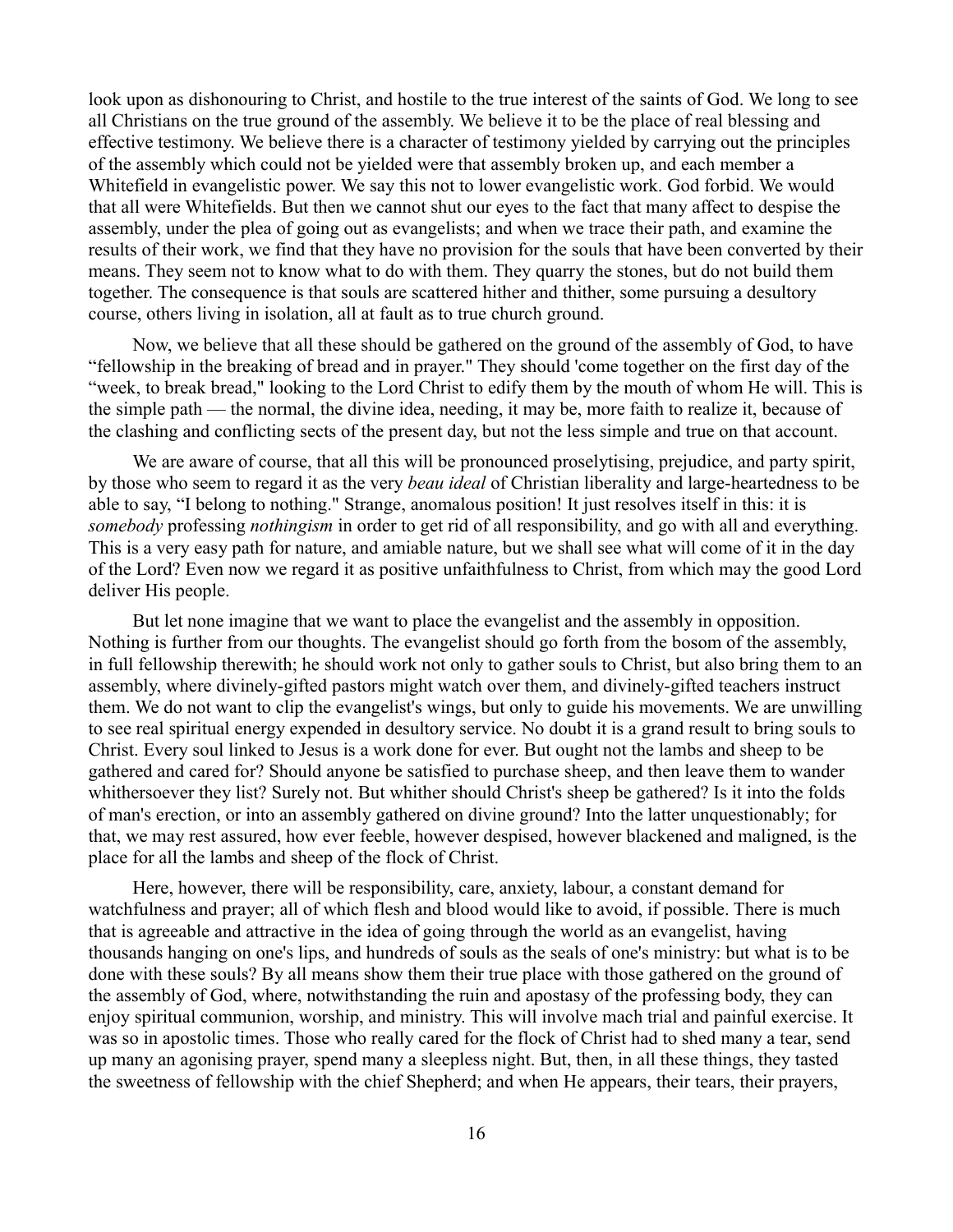their sleepless nights will be remembered and rewarded; while those who are building up human systems will find them all come to an end, to be heard of no more for ever, and the false shepherds, who ruthlessly seize the pastoral staff only to use it as an instrument of filthy gain to themselves, shall have their faces covered with everlasting confusion.

Here we might close, were it not that we are anxious to answer three queries which may possibly suggest themselves to the reader's mind.

And, in the first place, we may be asked, "Where are we to find this thing that you call 'A true expression of the assembly of God,' from the days of the apostles up to the nineteenth century? And where are we to find it now?" Our answer is simply to point to the words of Christ — "Where two or three are gathered together in my name, there am I." It matters but little to us if Neander, Mosheim, Milner, and scores of ecclesiastical historians besides have failed, in their interesting researches, in discerning a single trace of the true expression of God's assembly, from the close of the apostolic era to the opening of the current century. It is quite possible there may have been here and there, amid the thick gloom of the middle ages, "two or three" really "gathered in the name of Jesus," or at least those that sighed after the truth of such a thing. But, be this as it may, it leaves that truth wholly untouched. It is not on the records of historians that we build, but on the infallible truth of God's word; and therefore, although it could be proved that for eighteen hundred years there were not even "two or three gathered in the name of Jesus," it would not in the smallest degree affect the question. The word is not, "What saith the ecclesiastical historian?" but "What saith the scripture?"

[The vast gold fields of Australia and California lay concealed from man's view for thousands of years. Does this fact render the gold less precious to those who have now discovered it?]

If there be any force in the argument founded on history, it would apply equally to the precious institution of the Lord's supper. For how did it fare with that ordinance for over a thousand years? It was stripped of one of its grand elements, wrapped in a dead language, buried in a sepulchre of superstition, and bore this inscription, "A bloodless sacrifice for the sins of the living and the dead." And even when, at the time of the Reformation, the Bible was once more permitted to speak to man's conscience, and pour its living light upon the sepulchre in which the Eucharist lay buried, what was produced? Under what form does the Lord's supper appear before us in the Lutheran church? Under the form of consubstantiation. Luther denied that there was any change of the bread and wine into the body and blood of Christ; but he maintained, and that, too, in fierce and unbending opposition to the Swiss divines, that there was a mysterious presence of Christ *with* the bread and wine.

Well, then, should we not have the Lord's supper celebrated in our midst, according to the order laid down in the New Testament? Ought we to lend our countenance to the sacrifice of the mass, or consubstantiation, because the true idea of the Eucharist seems to have been lost to the professing church for so many ages? Surely not. What are we to do? Take the New Testament and see what it says on the point — bow in reverent submission to its authority — spread the Lord's table in its divine simplicity, and celebrate the feast according to the order laid down by our Lord and Master, who said to His disciples, and therefore to us, "This do in remembrance of me."

But, again, we may be asked, "Is it not worse than useless to seek to carry out the principles of the assembly of God, seeing that the professing church is in such complete ruin?" We reply by asking, "Are we to be disobedient because the church is in ruin? Are we to continue in error because the dispensation has failed?" Surely not. We own the ruin, mourn over it, confess it, take our share in it, and in its sad consequences, seek to walk softly and humbly in the midst of it, confessing ourselves to be most unfaithful and unworthy. But though we have failed, Christ has not failed. He abideth faithful;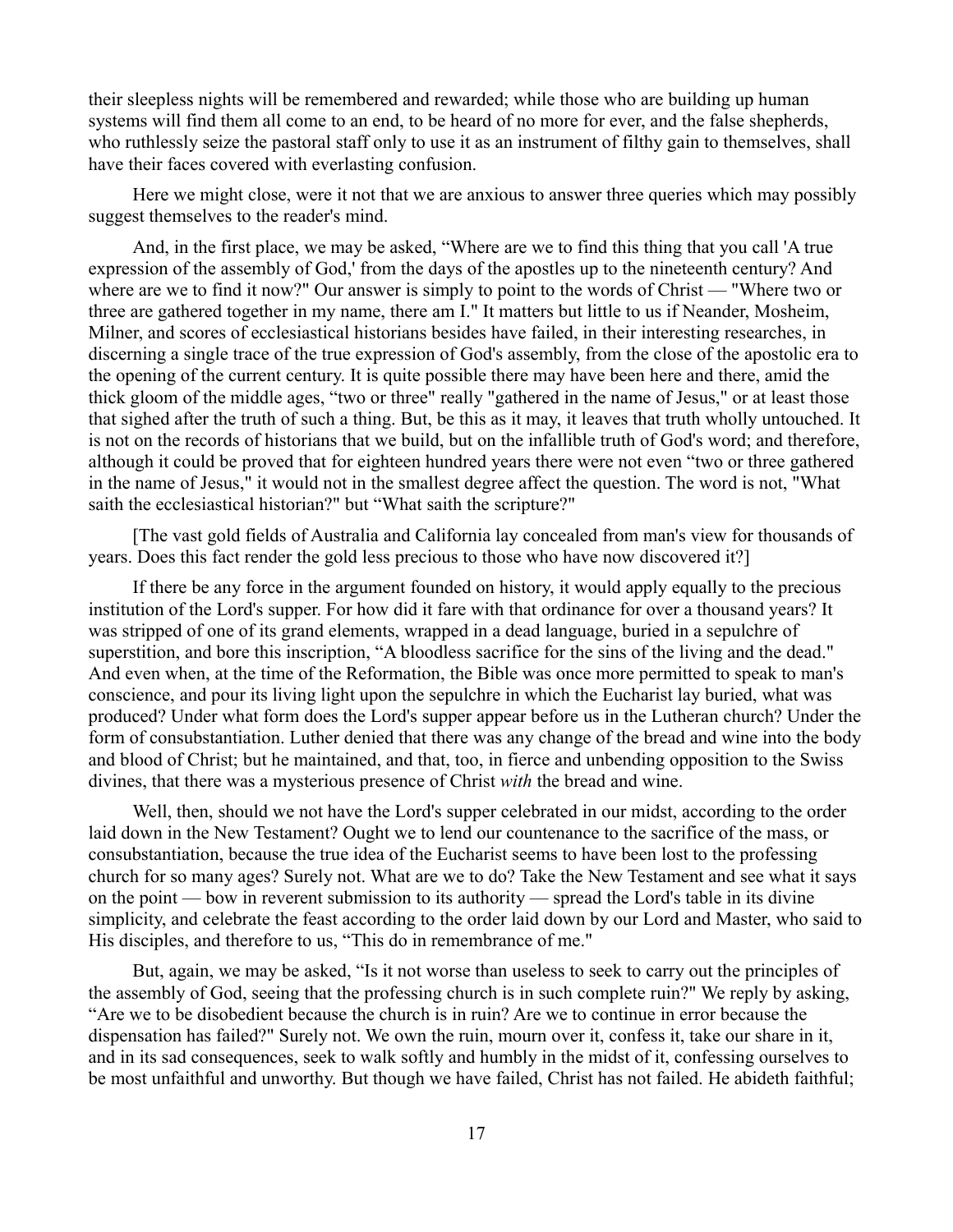He cannot deny Himself. He has promised to be with His people to the end of the age. Matthew 18: 20 holds as good today as it did eighteen hundred years ago. "Let God be true and every man a liar." We utterly repudiate the idea of men setting about church-making, or pretending to ordain ministers. We look upon it as a pure assumption, without a single shadow of scripture authority. It is God's work to gather His church and raise up ministers. We have no business to form ourselves into a church, or to ordain office-bearers. No doubt the Lord is very gracious, tender, and pitiful. He bears with our weakness, and overrules our mistakes, and where the heart is true to Him, even though in ignorance, He will assuredly lead on into higher light.

But we must not use God's grace as a plea for unscriptural acting, any more than we should use the church's ruin as a plea for sanctioning error. We have to confess the ruin, count on the grace, and act in simple obedience to the word of the Lord. Such is the path of blessing at all times. The remnant, in the days of Ezra, did not pretend to the power and splendour of Solomon's days, but they obeyed the word of Solomon's Lord, and they were abundantly blessed in their deed. They did not say, "Things are in ruin, and therefore we had better remain in Babylon, and do nothing." No; they simply confessed their own and their people's sin, and counted on God. This is precisely what we are to do. We are to own the ruin, and count on God.

Finally, if we be asked, "Where is the true expression of this assembly of God now?" We reply, "Where two or three are gathered in the name of Jesus." And be it carefully noted, that in order to reach divine results there must be divine conditions. " To lay claim to the latter without the former is only an empty conceit. If we are not really gathered in the name of Jesus, we have no right to expect that He will be in our midst; and if He be not in our midst our assembly will be a poor affair. But it is our happy privilege to be assembled in such wise as to enjoy His blessed presence amongst us; and having Him, we do not need to set up a poor mortal to preside over us. Christ is Lord of His own house; let no mortal dare to usurp His place. When an assembly is convened for worship, God presides in its midst, and if He be fully owned, the current of communion, worship, and edification will flow on without a ripple and without a curve.\* All will be in lovely harmony. But if the flesh be suffered to act, it will grieve and quench the Spirit, and spoil everything. Flesh must be judged in the assembly, just as it should be judged in our individual walk from day to day. But we have to remember that errors and failures in the assembly are no more to be used as arguments against the truth of the divine Presence there, than are our individual failures and errors to be used against the admitted truth of the indwelling of the Holy Ghost in the believer.

{\*We must remember there is a very material difference between those occasions on which the assembly is gathered for worship, and other special services. In these latter the evangelist or the teacher, the preacher or the lecturer, serves in his individual capacity, in responsibility to his Lord. Nor does it make any difference whether such services are conducted in the rooms usually occupied by the assembly or elsewhere. Those forming the assembly may be present or not, as they feel disposed. But when the assembly, as such, is gathered for worship, for one man however gifted, to assume a place, would be to quench the Spirit.}

"Are you the people, then?" some one may say. Well, the question is not, Are we the people? but are we on divine ground? If we are not, the sooner we abandon our position the better. That there is a divine ground, notwithstanding all the darkness and confusion, will hardly be denied. God has not left His people under the necessity of abiding in connection with error and evil. And how are we to know whether we are on divine ground or not? Simply by the divine word. Let us honestly and seriously test everything with which we stand connected by the standard of scripture, and if it cannot abide the trial, let us abandon it at once. Yes, at once. If we pause to reason or weigh consequences we shall surely